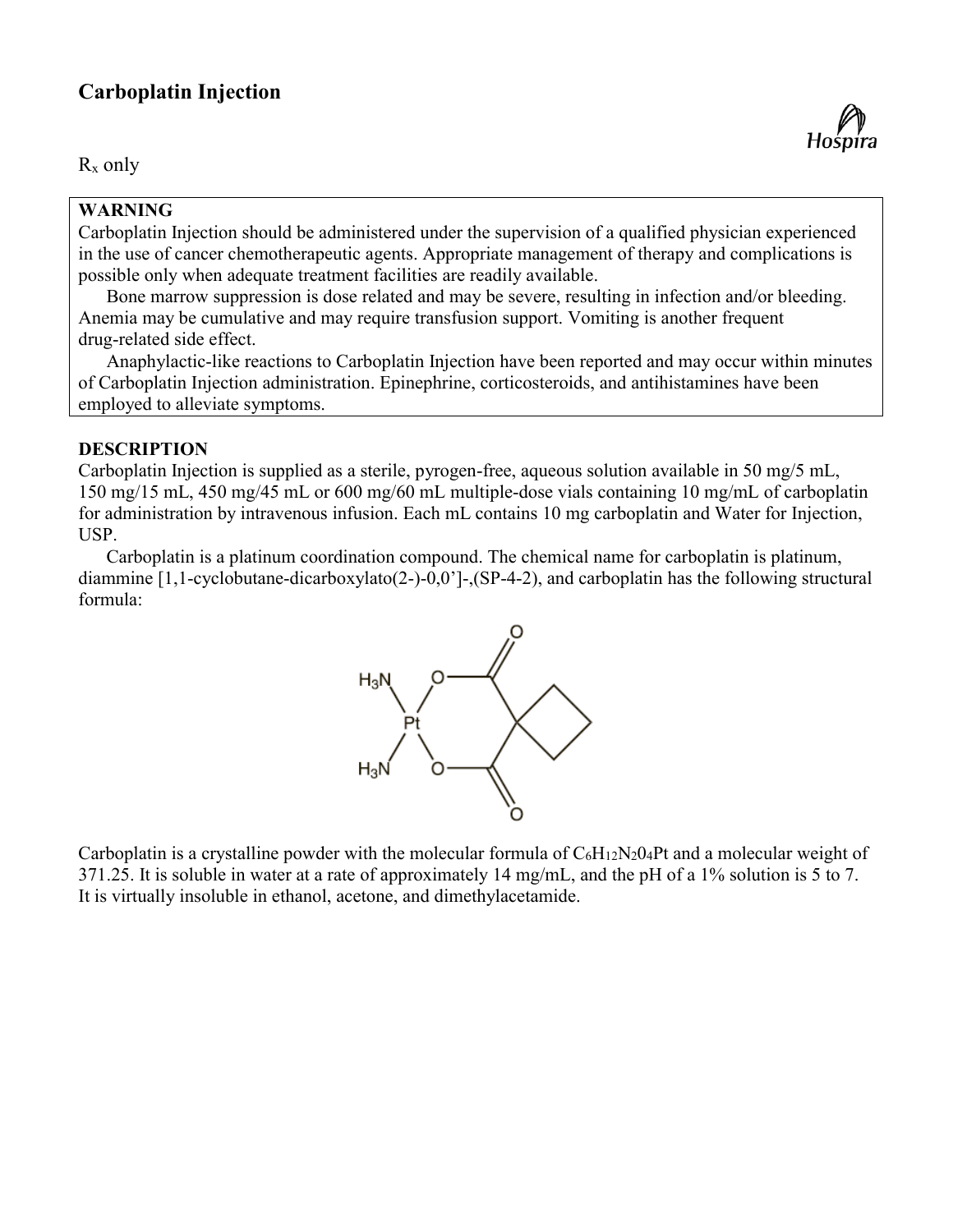### **CLINICAL PHARMACOLOGY**

Carboplatin, like cisplatin, produces predominantly interstrand DNA cross-links rather than DNA-protein cross-links. This effect is apparently cell-cycle nonspecific. The aquation of carboplatin, which is thought to produce the active species, occurs at a slower rate than in the case of cisplatin. Despite this difference, it appears that both carboplatin and cisplatin induce equal numbers of drug-DNA cross-links, causing equivalent lesions and biological effects. The differences in potencies for carboplatin and cisplatin appear to be directly related to the difference in aquation rates.

In patients with creatinine clearances of about 60 mL/min or greater, plasma levels of intact carboplatin decay in a biphasic manner after a 30-minute intravenous infusion of 300 mg/m<sup>2</sup> to 500 mg/m<sup>2</sup> of carboplatin. The initial plasma half-life (alpha) was found to be 1.1 to 2 hours (n=6), and the postdistribution plasma half-life (beta) was found to be 2.6 to 5.9 hours ( $n=6$ ). The total body clearance, apparent volume of distribution and mean residence time for carboplatin are 4.4 L/hour, 16 L and 3.5 hours, respectively. The  $C_{\text{max}}$  values and areas under the plasma concentration versus time curves from 0 to infinity (AUC inf) increase linearly with dose, although the increase was slightly more than dose proportional. Carboplatin, therefore, exhibits linear pharmacokinetics over the dosing range studied  $(300 \text{ mg/m}^2 \text{ to } 500 \text{ mg/m}^2).$ 

Carboplatin is not bound to plasma proteins. No significant quantities of protein-free, ultrafilterable platinum-containing species other than carboplatin are present in plasma. However, platinum from carboplatin becomes irreversibly bound to plasma proteins and is slowly eliminated with a minimum half-life of 5 days.

The major route of elimination of carboplatin is renal excretion. Patients with creatinine clearances of approximately 60 mL/min or greater excrete 65% of the dose in the urine within 12 hours and 71% of the dose within 24 hours. All of the platinum in the 24-hour urine is present as carboplatin. Only 3% to 5% of the administered platinum is excreted in the urine between 24 and 96 hours. There are insufficient data to determine whether biliary excretion occurs.

In patients with creatinine clearances below 60 mL/min, the total body and renal clearances of carboplatin decrease as the creatinine clearance decreases. Carboplatin Injection dosages should therefore be reduced in these patients (see **DOSAGE AND ADMINISTRATION**).

The primary determinant of Carboplatin Injection clearance is glomerular filtration rate (GFR) and this parameter of renal function is often decreased in elderly patients. Dosing formulas incorporating estimates of GFR (see **DOSAGE AND ADMINISTRATION**) to provide predictable Carboplatin Injection plasma AUCs should be used in elderly patients to minimize the risk of toxicity.

### **CLINICAL STUDIES**

## **Use with Cyclophosphamide for Initial Treatment of Ovarian Cancer**

In two prospectively randomized, controlled studies conducted by the National Cancer Institute of Canada, Clinical Trials Group (NCIC), and the Southwest Oncology Group (SWOG), 789 chemotherapy naive patients with advanced ovarian cancer were treated with carboplatin or cisplatin, both in combination with cyclophosphamide every 28 days for six courses before surgical reevaluation. The following results were obtained from both studies: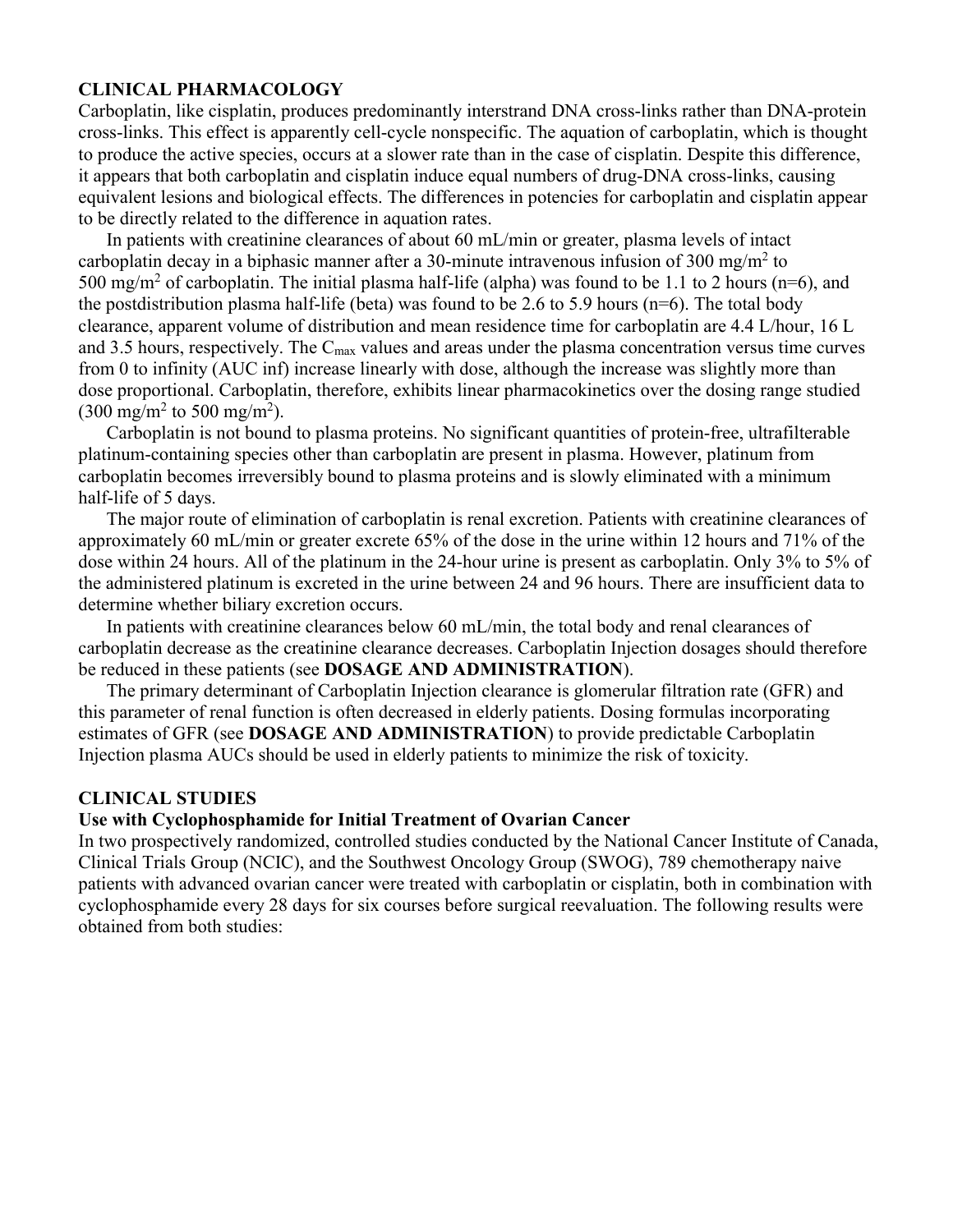# **Comparative Efficacy:**

| <b>Overview of Pivotal Trials</b>                                                                                                                                                             |                         |                      |
|-----------------------------------------------------------------------------------------------------------------------------------------------------------------------------------------------|-------------------------|----------------------|
|                                                                                                                                                                                               | <b>NCIC</b>             | <b>SWOG</b>          |
| Number of patients randomized                                                                                                                                                                 | 447                     | 342                  |
| Median age (years)                                                                                                                                                                            | 60                      | 62                   |
| Dose of cisplatin                                                                                                                                                                             | $75 \text{ mg/m}^2$     | $100 \text{ mg/m}^2$ |
| Dose of carboplatin                                                                                                                                                                           | $300 \text{ mg/m}^2$    | $300 \text{ mg/m}^2$ |
| Dose of cyclophosphamide                                                                                                                                                                      | $600$ mg/m <sup>2</sup> | $600 \text{ mg/m}^2$ |
| Residual tumor <2 cm (number of patients)                                                                                                                                                     | 39% (174/447)           | 14% (49/342)         |
| <b>Clinical Response in Measurable Disease Patients</b>                                                                                                                                       |                         |                      |
|                                                                                                                                                                                               | <b>NCIC</b>             | <b>SWOG</b>          |
| Carboplatin (number of patients)                                                                                                                                                              | 60% (48/80)             | 58% (48/83)          |
| Cisplatin (number of patients)                                                                                                                                                                | 58% (49/85)             | 43% (33/76)          |
| 95% C.I. of difference (Carboplatin - Cisplatin)                                                                                                                                              | $(-13.9\%, 18.6\%)$     | $(-2.3\%, 31.1\%)$   |
| Pathologic Complete Response*                                                                                                                                                                 |                         |                      |
|                                                                                                                                                                                               | <b>NCIC</b>             | <b>SWOG</b>          |
| Carboplatin (number of patients)                                                                                                                                                              | 11% (24/224)            | $10\% (17/171)$      |
| Cisplatin (number of patients)                                                                                                                                                                | 15% (33/223)            | $10\% (17/171)$      |
| 95% C.I. of difference (Carboplatin - Cisplatin)                                                                                                                                              | $(-10.7\%, 2.5\%)$      | $(-6.9\%, 6.9\%)$    |
| 114 Carboplatin and 109 Cisplatin patients did not undergo second look surgery in NCIC study. 90 Carboplatin<br>and 106 Cisplatin patients did not undergo second look surgery in SWOG study. |                         |                      |
| <b>Progression-Free Survival (PFS)</b>                                                                                                                                                        |                         |                      |
|                                                                                                                                                                                               | <b>NCIC</b>             | <b>SWOG</b>          |
| <b>Median</b>                                                                                                                                                                                 |                         |                      |
| Carboplatin                                                                                                                                                                                   | 59 weeks                | 49 weeks             |
| Cisplatin                                                                                                                                                                                     | 61 weeks                | 47 weeks             |
| 2-year PFS*                                                                                                                                                                                   |                         |                      |
| Carboplatin                                                                                                                                                                                   | 31%                     | 21%                  |
| Cisplatin                                                                                                                                                                                     | 31%                     | 21%                  |
| 95% C.I. of difference (Carboplatin - Cisplatin)                                                                                                                                              | $(-9.3, 8.7)$           | $(-9.0, 9.4)$        |
| 3-year PFS*                                                                                                                                                                                   |                         |                      |
| Carboplatin                                                                                                                                                                                   | 19%                     | 8%                   |
| Cisplatin                                                                                                                                                                                     | 23%                     | 14%                  |
| 95% C.I. of difference (Carboplatin - Cisplatin)                                                                                                                                              | $(-11.5, 4.5)$          | $(-14.1, 0.3)$       |
| <b>Hazard Ratio**</b>                                                                                                                                                                         | 1.10                    | 1.02                 |
| 95% C.I. (Carboplatin - Cisplatin)                                                                                                                                                            | (0.89, 1.35)            | (0.81, 1.29)         |

\* Kaplan-Meier Estimates

Unrelated deaths occurring in the absence of progression were counted as events (progression) in this analysis. \*\* Analysis adjusted for factors found to be of prognostic significance were consistent with unadjusted analysis.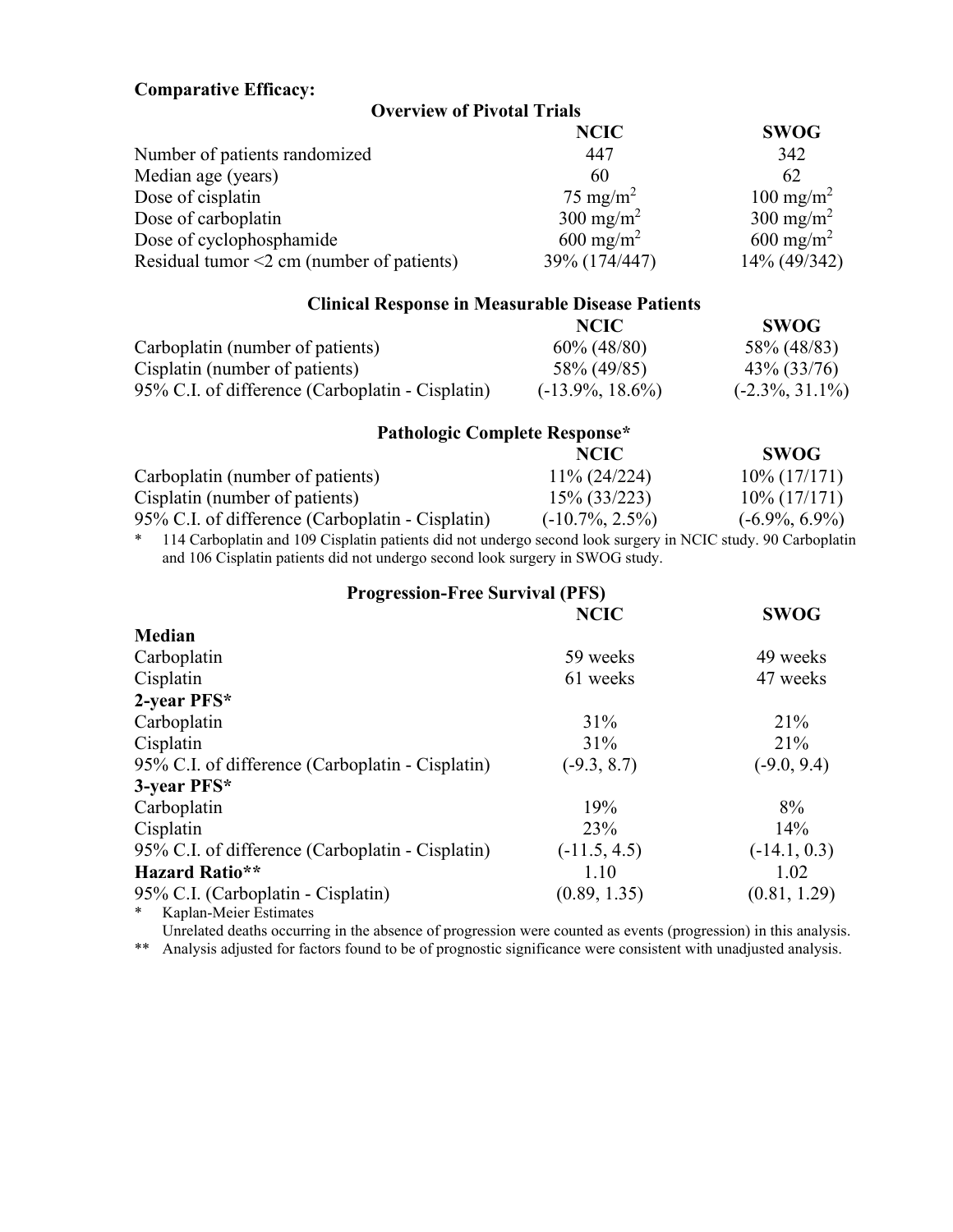| <b>Survival</b>                                  |                |                |
|--------------------------------------------------|----------------|----------------|
|                                                  | <b>NCIC</b>    | <b>SWOG</b>    |
| <b>Median</b>                                    |                |                |
| Carboplatin                                      | 110 weeks      | 86 weeks       |
| Cisplatin                                        | 99 weeks       | 79 weeks       |
| 2-year Survival*                                 |                |                |
| Carboplatin                                      | 51.9%          | 40.2%          |
| Cisplatin                                        | 48.4%          | 39.0%          |
| 95% C.I. of difference (Carboplatin - Cisplatin) | $(-6.2, 13.2)$ | $(-9.8, 12.2)$ |
| 3-year Survival*                                 |                |                |
| Carboplatin                                      | 34.6%          | 18.3%          |
| Cisplatin                                        | 33.1%          | 24.9%          |
| 95% C.I. of difference (Carboplatin - Cisplatin) | $(-7.7, 10.7)$ | $(-15.9, 2.7)$ |
| <b>Hazard Ratio**</b>                            | 0.98           | 1.01           |
| 95% C.I. (Carboplatin - Cisplatin)               | (0.78, 1.23)   | (0.78, 1.30)   |
| $\ast$<br>Kaplan-Meier Estimates                 |                |                |

\*\* Analysis adjusted for factors found to be of prognostic significance were consistent with unadjusted analysis.

### **Comparative Toxicity**

The pattern of toxicity exerted by the carboplatin containing regimen was significantly different from that of the cisplatin-containing combinations. Differences between the two studies may be explained by different cisplatin dosages and by different supportive care.

The carboplatin-containing regimen induced significantly more thrombocytopenia and, in one study, significantly more leukopenia and more need for transfusional support. The cisplatin-containing regimen produced significantly more anemia in one study. However, no significant differences occurred in incidences of infections and hemorrhagic episodes.

Non-hematologic toxicities (emesis, neurotoxicity, ototoxicity, renal toxicity, hypomagnesemia, and alopecia) were significantly more frequent in the cisplatin-containing arms.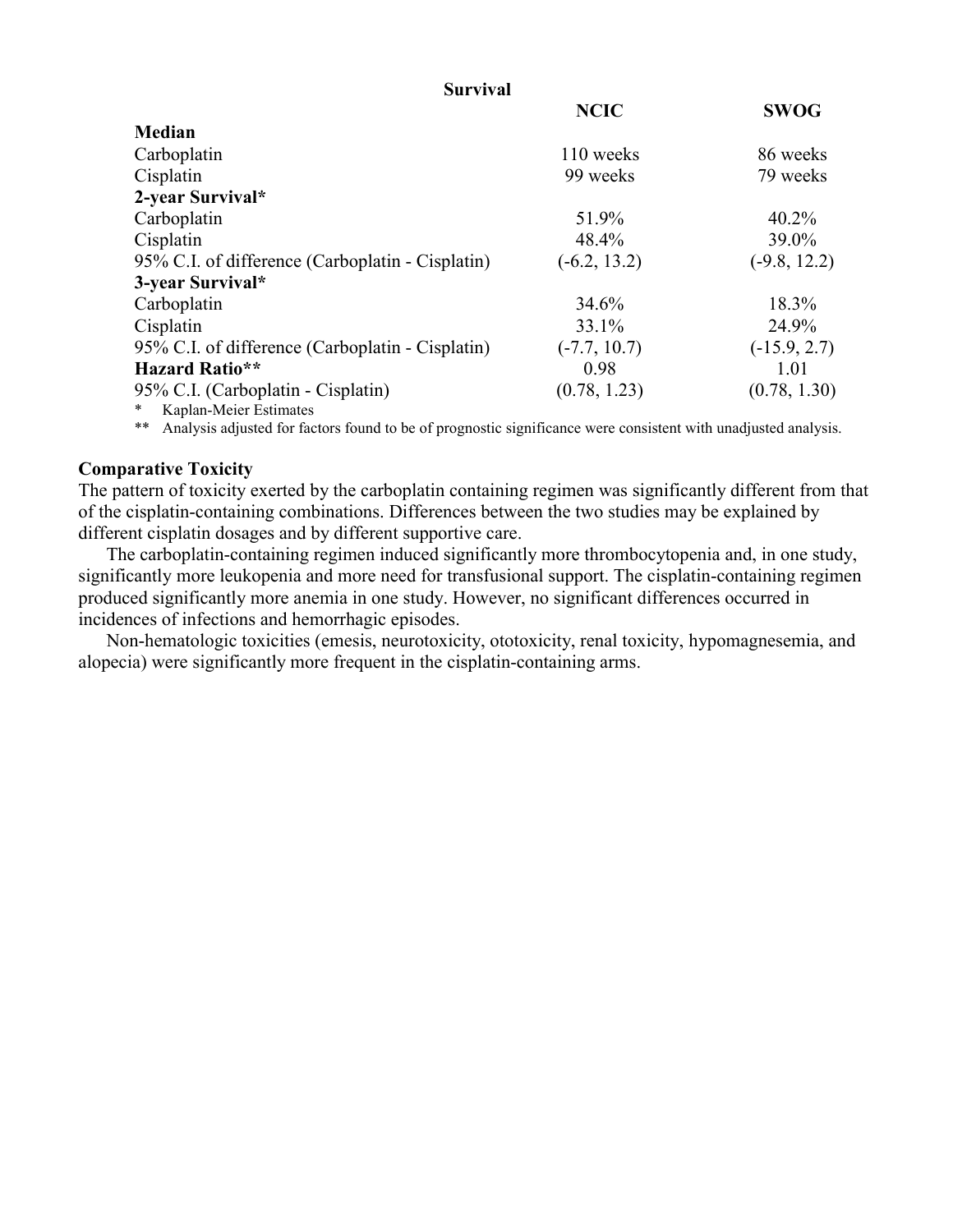| ADVERSE EXPERIENCES IN PATIENTS WITH OVARIAN CANCER NCIC STUDY |                                    |                 |                |                          |
|----------------------------------------------------------------|------------------------------------|-----------------|----------------|--------------------------|
|                                                                |                                    | Carboplatin Arm | Cisplatin Arm  | P-Values**               |
|                                                                |                                    | Percent*        | Percent*       |                          |
| <b>Bone Marrow</b>                                             |                                    |                 |                |                          |
| Thrombocytopenia <100,000/mm <sup>3</sup>                      |                                    | 70              | 29             | < 0.001                  |
|                                                                | $<$ 50,000/mm <sup>3</sup>         | 41              | 6              | < 0.001                  |
| Neutropenia                                                    | $\leq$ 2,000 cells/mm <sup>3</sup> | 97              | 96             | ns                       |
|                                                                | $\leq 1,000$ cells/mm <sup>3</sup> | 81              | 79             | ns                       |
| Leukopenia                                                     | $\leq$ 4,000 cells/mm <sup>3</sup> | 98              | 97             | ns                       |
|                                                                | $\leq 2,000$ cells/mm <sup>3</sup> | 68              | 52             | 0.001                    |
| Anemia                                                         | $\leq$ 11 g/dL                     | 91              | 91             | ns                       |
|                                                                | $<8$ g/dL                          | 18              | 12             | ns                       |
| Infections                                                     |                                    | 14              | 12             | ns                       |
| Bleeding                                                       |                                    | 10              | $\overline{4}$ | ns                       |
| Transfusions                                                   |                                    | 42              | 31             | 0.018                    |
| <b>Gastrointestinal</b>                                        |                                    |                 |                |                          |
| Nausea and vomiting                                            |                                    | 93              | 98             | 0.010                    |
| Vomiting                                                       |                                    | 84              | 97             | < 0.001                  |
| Other GI side effects                                          |                                    | 50              | 62             | 0.013                    |
| Neurologic                                                     |                                    |                 |                |                          |
| Peripheral neuropathies                                        |                                    | 16              | 42             | < 0.001                  |
| Ototoxicity                                                    |                                    | 13              | 33             | < 0.001                  |
| Other sensory side effects                                     |                                    | 6               | 10             | ns                       |
| Central neurotoxicity                                          |                                    | 28              | 40             | 0.009                    |
| Renal                                                          |                                    |                 |                |                          |
| Serum creatinine elevations                                    |                                    | 5               | 13             | 0.006                    |
| Blood urea elevations                                          |                                    | 17              | 31             | < 0.001                  |
| Hepatic                                                        |                                    |                 |                |                          |
| <b>Bilirubin elevations</b>                                    |                                    | 5               | 3              | ns                       |
| <b>SGOT</b> elevations                                         |                                    | 17              | 13             | ns                       |
| Alkaline phosphatase elevations                                |                                    |                 |                | $\overline{\phantom{a}}$ |
| <b>Electrolytes loss</b>                                       |                                    |                 |                |                          |
| Sodium                                                         |                                    | 10              | 20             | 0.005                    |
| Potassium                                                      |                                    | 16              | 22             | ns                       |
| Calcium                                                        |                                    | 16              | 19             | ns                       |
| Magnesium                                                      |                                    | 63              | 88             | < 0.001                  |
| Other side effects                                             |                                    |                 |                |                          |
| Pain                                                           |                                    | 36              | 37             | $\, \rm ns$              |
| Asthenia                                                       |                                    | 40              | 33             | ns                       |
| Cardiovascular                                                 |                                    | 15              | 19             | ns                       |
| Respiratory                                                    |                                    | 8               | 9              | ns                       |
| Allergic                                                       |                                    | 12              | 9              | $\, \rm ns$              |
| Genitourinary                                                  |                                    | 10              | 10             | ns                       |
| Alopecia +                                                     |                                    | 50              | 62             | 0.017                    |
| Mucositis                                                      |                                    | 10              | 9              | ns                       |

\* Values are in percent of evaluable patients

\*\*  $\text{ns} = \text{not significant}, \text{p} > 0.05$ 

+ May have been affected by cyclophosphamide dosage delivered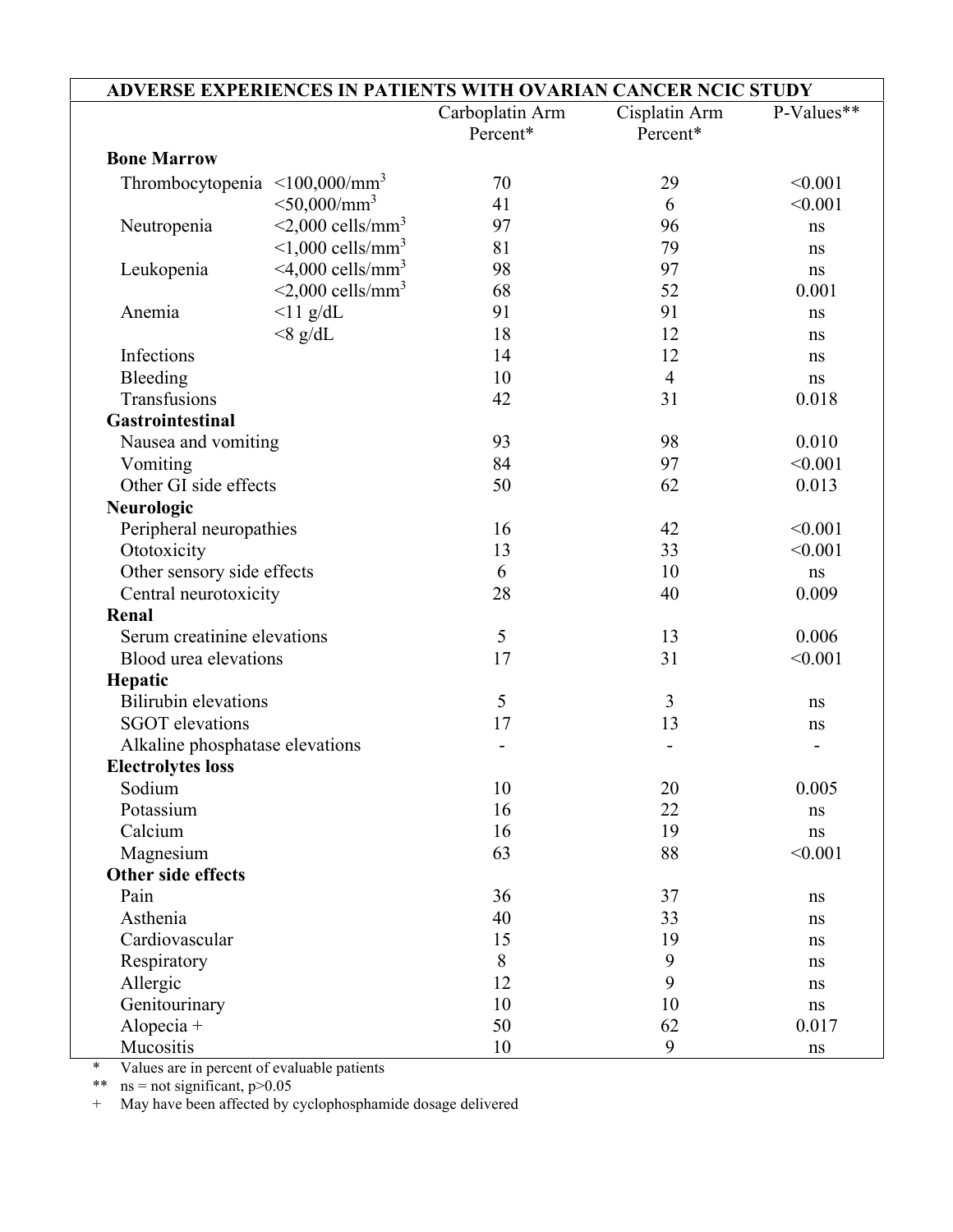|                                           |                                    | ADVERSE EXPERIENCES IN PATIENTS WITH OVARIAN CANCER SWOG STUDY |                |            |
|-------------------------------------------|------------------------------------|----------------------------------------------------------------|----------------|------------|
|                                           |                                    | Carboplatin Arm                                                | Cisplatin Arm  | P-Values** |
|                                           |                                    | Percent*                                                       | Percent*       |            |
| <b>Bone Marrow</b>                        |                                    |                                                                |                |            |
| Thrombocytopenia <100,000/mm <sup>3</sup> |                                    | 59                                                             | 35             | < 0.001    |
|                                           | $<$ 50,000/mm <sup>3</sup>         | 22                                                             | 11             | 0.006      |
| Neutropenia                               | $\leq 2,000$ cells/mm <sup>3</sup> | 95                                                             | 97             | ns         |
|                                           | $\leq 1,000$ cells/mm <sup>3</sup> | 84                                                             | 78             | ns         |
| Leukopenia                                | $\leq$ 4,000 cells/mm <sup>3</sup> | 97                                                             | 97             | ns         |
|                                           | $\leq 2,000$ cells/mm <sup>3</sup> | 76                                                             | 67             | ns         |
| Anemia                                    | $11$ g/dL                          | 88                                                             | 87             | ns         |
|                                           | $<8$ g/dL                          | 8                                                              | 24             | < 0.001    |
| Infections                                |                                    | 18                                                             | 21             | ns         |
| Bleeding                                  |                                    | 6                                                              | $\overline{4}$ | ns         |
| Transfusions                              |                                    | 25                                                             | 33             | ns         |
| Gastrointestinal                          |                                    |                                                                |                |            |
| Nausea and vomiting                       |                                    | 94                                                             | 96             | ns         |
| Vomiting                                  |                                    | 82                                                             | 91             | 0.007      |
| Other GI side effects                     |                                    | 40                                                             | 48             | ns         |
| Neurologic                                |                                    |                                                                |                |            |
| Peripheral neuropathies                   |                                    | 13                                                             | 28             | 0.001      |
| Ototoxicity                               |                                    | 12                                                             | 30             | < 0.001    |
| Other sensory side effects                |                                    | $\overline{4}$                                                 | 6              | ns         |
| Central neurotoxicity                     |                                    | 23                                                             | 29             | ns         |
| Renal                                     |                                    |                                                                |                |            |
| Serum creatinine elevations               |                                    | 7                                                              | 38             | < 0.001    |
| Blood urea elevations                     |                                    |                                                                |                |            |
| Hepatic                                   |                                    |                                                                |                |            |
| <b>Bilirubin</b> elevations               |                                    | 5                                                              | 3              | ns         |
| <b>SGOT</b> elevations                    |                                    | 23                                                             | 16             | ns         |
| Alkaline phosphatase elevations           |                                    | 29                                                             | 20             | ns         |
| <b>Electrolytes loss</b>                  |                                    |                                                                |                |            |
| Sodium                                    |                                    |                                                                |                |            |
| Potassium                                 |                                    |                                                                |                |            |
| Calcium                                   |                                    |                                                                |                |            |
| Magnesium                                 |                                    | 58                                                             | 77             | < 0.001    |
| Other side effects                        |                                    |                                                                |                |            |
| Pain                                      |                                    | 54                                                             | 52             | ns         |
| Asthenia                                  |                                    | 43                                                             | 46             | ns         |
| Cardiovascular                            |                                    | 23                                                             | 30             | ns         |
| Respiratory                               |                                    | 12                                                             | 11             | ns         |
| Allergic                                  |                                    | 10                                                             | 11             | ns         |
| Genitourinary                             |                                    | 11                                                             | 13             | $\rm ns$   |
| Alopecia +                                |                                    | 43                                                             | 57             | 0.009      |
| Mucositis                                 |                                    | 6                                                              | 11             | ns         |

\* Values are in percent of evaluable patients

\*\*  $\text{ns} = \text{not significant}, \text{p} > 0.05$ 

+ May have been affected by cyclophosphamide dosage delivered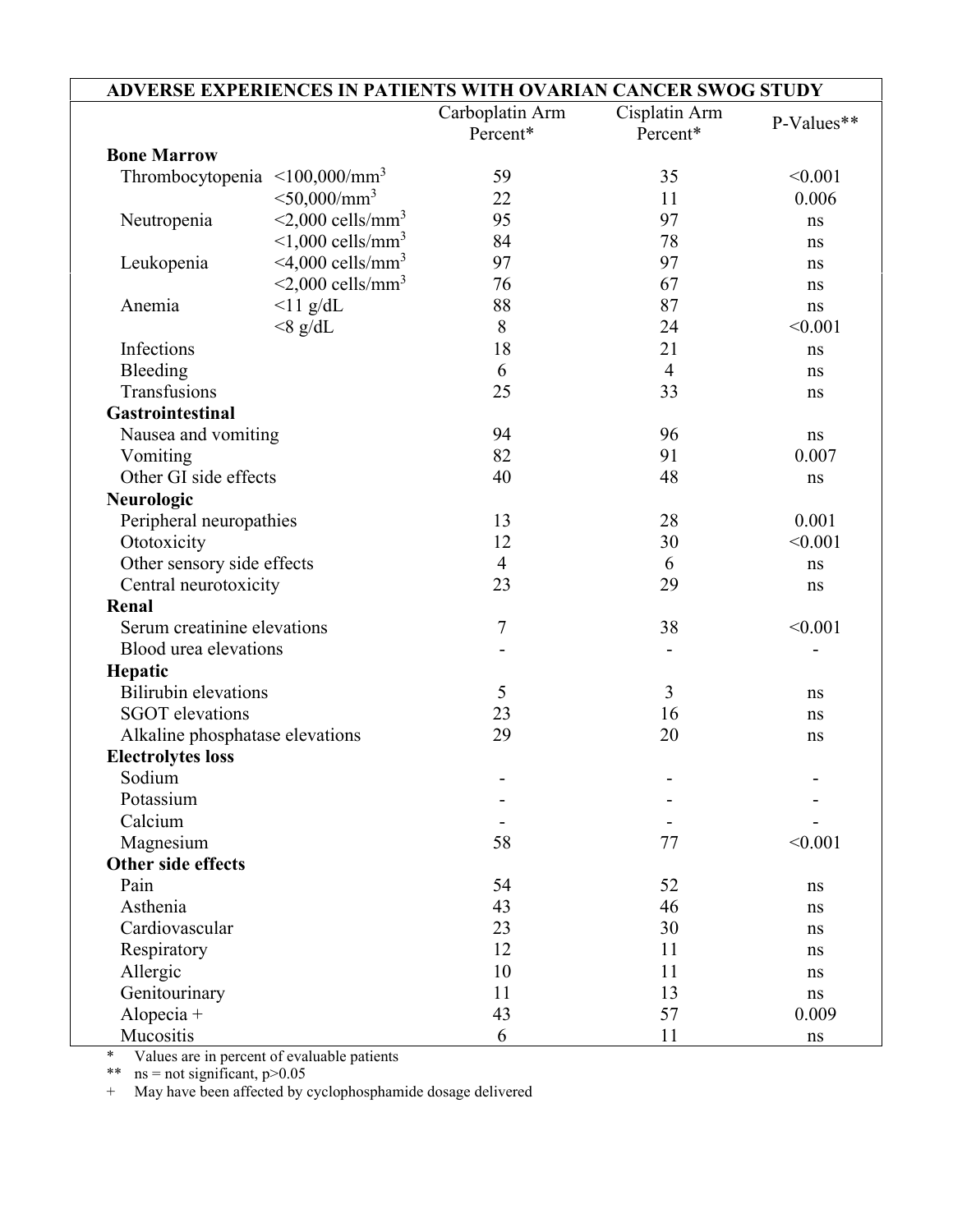#### **Use as a Single Agent for Secondary Treatment of Advanced Ovarian Cancer**

In two prospective, randomized controlled studies in patients with advanced ovarian cancer previously treated with chemotherapy, carboplatin achieved six clinical complete responses in 47 patients. The duration of these responses ranged from  $45$  to  $71 +$  weeks.

### **INDICATIONS**

#### **Initial Treatment of Advanced Ovarian Carcinoma**

Carboplatin Injection is indicated for the initial treatment of advanced ovarian carcinoma in established combination with other approved chemotherapeutic agents. One established combination regimen consists of Carboplatin Injection and cyclophosphamide. Two randomized controlled studies conducted by the NCIC and SWOG with carboplatin versus cisplatin, both in combination with cyclophosphamide, have demonstrated equivalent overall survival between the two groups (see **CLINICAL STUDIES**).

There is limited statistical power to demonstrate equivalence in overall pathologic complete response rates and long-term survival (≥ 3 years) because of the small number of patients with these outcomes: the small number of patients with residual tumor <2 cm after initial surgery also limits the statistical power to demonstrate equivalence in this subgroup.

#### **Secondary Treatment of Advanced Ovarian Carcinoma**

Carboplatin Injection is indicated for the palliative treatment of patients with ovarian carcinoma recurrent after prior chemotherapy, including patients who have been previously treated with cisplatin.

Within the group of patients previously treated with cisplatin, those who have developed progressive disease while receiving cisplatin therapy may have a decreased response rate.

#### **CONTRAINDICATIONS**

Carboplatin Injection is contraindicated in patients with a history of severe allergic reactions to cisplatin or other platinum-containing compounds.

Carboplatin Injection should not be employed in patients with severe bone marrow depression or significant bleeding.

#### **WARNINGS**

Bone marrow suppression (leukopenia, neutropenia, and thrombocytopenia) is dose-dependent and is also the dose-limiting toxicity. Peripheral blood counts should be frequently monitored during carboplatin treatment and, when appropriate, until recovery is achieved. Median nadir occurs at day 21 in patients receiving single agent carboplatin. In general, single intermittent courses of carboplatin should not be repeated until leukocyte, neutrophil, and platelet counts have recovered.

Since anemia is cumulative, transfusions may be needed during treatment with carboplatin, particularly in patients receiving prolonged therapy.

Bone marrow suppression is increased in patients who have received prior therapy, especially regimens including cisplatin. Marrow suppression is also increased in patients with impaired kidney function. Initial carboplatin dosages in these patients should be appropriately reduced (see **DOSAGE AND ADMINISTRATION**) and blood counts should be carefully monitored between courses. The use of carboplatin in combination with other bone marrow suppressing therapies must be carefully managed with respect to dosage and timing in order to minimize additive effects.

Carboplatin has limited nephrotoxic potential, but concomitant treatment with aminoglycosides has resulted in increased renal and/or audiologic toxicity, and caution must be exercised when a patient receives both drugs. Clinically significant hearing loss has been reported to occur in pediatric patients when carboplatin was administered at higher than recommended doses in combination with other ototoxic agents.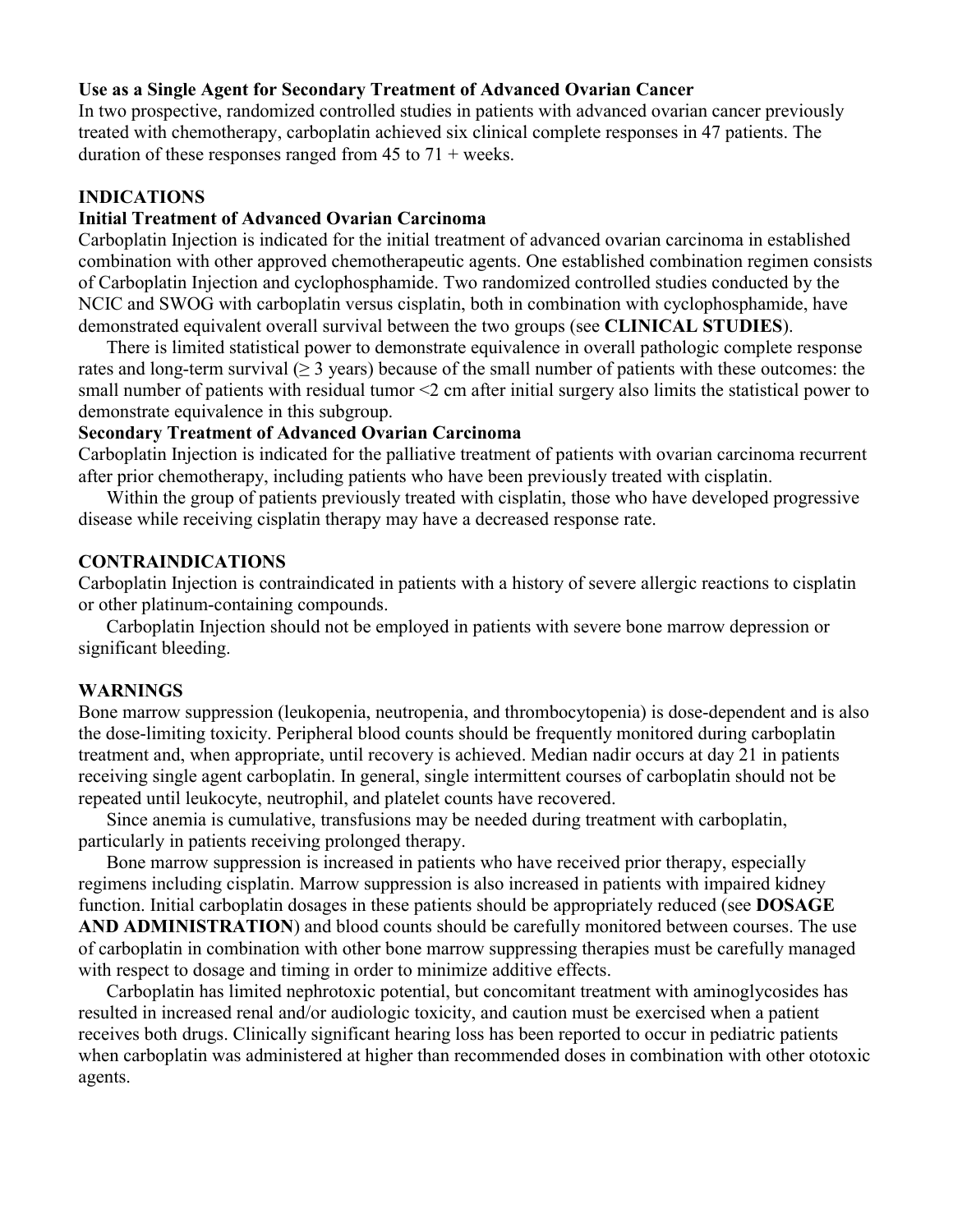Carboplatin can induce emesis, which can be more severe in patients previously receiving emetogenic therapy. The incidence and intensity of emesis have been reduced by using premedication with antiemetics. Although no conclusive efficacy data exist with the following schedules of carboplatin, lengthening the duration of single intravenous administration to 24 hours or dividing the total dose over five consecutive daily pulse doses has resulted in reduced emesis.

Although peripheral neurotoxicity is infrequent, its incidence is increased in patients older than 65 years and in patients previously treated with cisplatin. Pre-existing cisplatin-induced neurotoxicity does not worsen in about 70% of the patients receiving carboplatin as secondary treatment.

Loss of vision, which can be complete for light and colors, has been reported after the use of carboplatin with doses higher than those recommended in the package insert. Vision appears to recover totally or to a significant extent within weeks of stopping these high doses.

As in the case of other platinum-coordination compounds, allergic reactions to carboplatin have been reported. These may occur within minutes of administration and should be managed with appropriate supportive therapy. There is increased risk of allergic reactions including anaphylaxis in patients previously exposed to platinum therapy (see **CONTRAINDICATIONS** and **ADVERSE REACTIONS: Allergic Reactions**).

High dosages of carboplatin (more than four times the recommended dose) have resulted in severe abnormalities of liver function tests.

Carboplatin may cause fetal harm when administered to a pregnant woman. Carboplatin has been shown to be embryotoxic and teratogenic in rats. There are no adequate and well-controlled studies in pregnant women. If this drug is used during pregnancy, or if the patient becomes pregnant while receiving this drug, the patient should be apprised of the potential hazard to the fetus. Women of childbearing potential should be advised to avoid becoming pregnant.

## **PRECAUTIONS**

### **General**

**Needles or intravenous administration sets containing aluminum parts that may come in contact with Carboplatin Injection should not be used for the preparation or administration of the drug. Aluminum can react with carboplatin causing precipitate formation and loss of potency. Drug Interactions**

The renal effects of nephrotoxic compounds may be potentiated by carboplatin.

## **Carcinogenesis, Mutagenesis, Impairment of Fertility**

The carcinogenic potential of carboplatin has not been studied, but compounds with similar mechanisms of action and mutagenicity profiles have been reported to be carcinogenic. Carboplatin has been shown to be mutagenic both *in vitro* and *in vivo*. It has also been shown to be embryotoxic and teratogenic in rats receiving the drug during organogenesis. Secondary malignancies have been reported in association with multi-drug therapy.

## **Pregnancy** (see **WARNINGS**).

## **Nursing Mothers**

It is not known whether carboplatin is excreted in human milk. Because there is a possibility of toxicity in nursing infants secondary to carboplatin treatment of the mother, it is recommended that breast-feeding be discontinued if the mother is treated with carboplatin.

## **Pediatric Use**

Safety and effectiveness in pediatric patients have not been established (see **WARNINGS; "Audiologic Toxicity"**).

## **Geriatric Use**

Of the 789 patients in initial treatment combination therapy studies (NCIC and SWOG), 395 patients were treated with carboplatin in combination with cyclophosphamide. Of these, 141 were over 65 years of age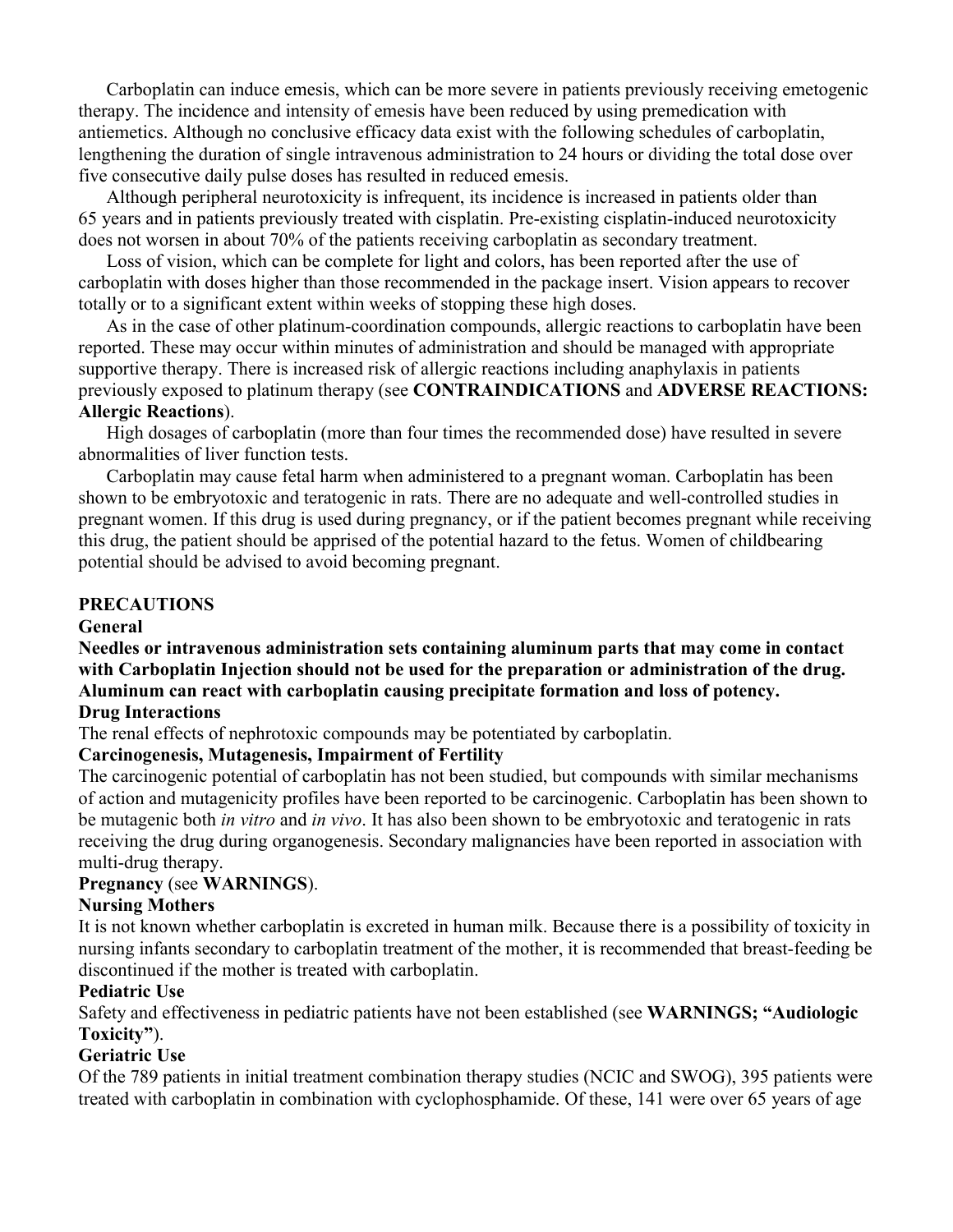and 22 were 75 years or older. In these trials, age was not a prognostic factor for survival. In terms of safety, elderly patients treated with carboplatin were more likely to develop severe thrombocytopenia than younger patients. In a combined database of 1,942 patients (414 were  $\geq$  65 years of age) that received single agent carboplatin for different tumor types, a similar incidence of adverse events was seen in patients 65 years and older and in patients less than 65. Other reported clinical experience has not identified differences in responses between elderly and younger patients, but greater sensitivity of some older individuals cannot be ruled out. Because renal function is often decreased in the elderly, renal function should be considered in the selection of carboplatin dosage (see **DOSAGE AND ADMINISTRATION**).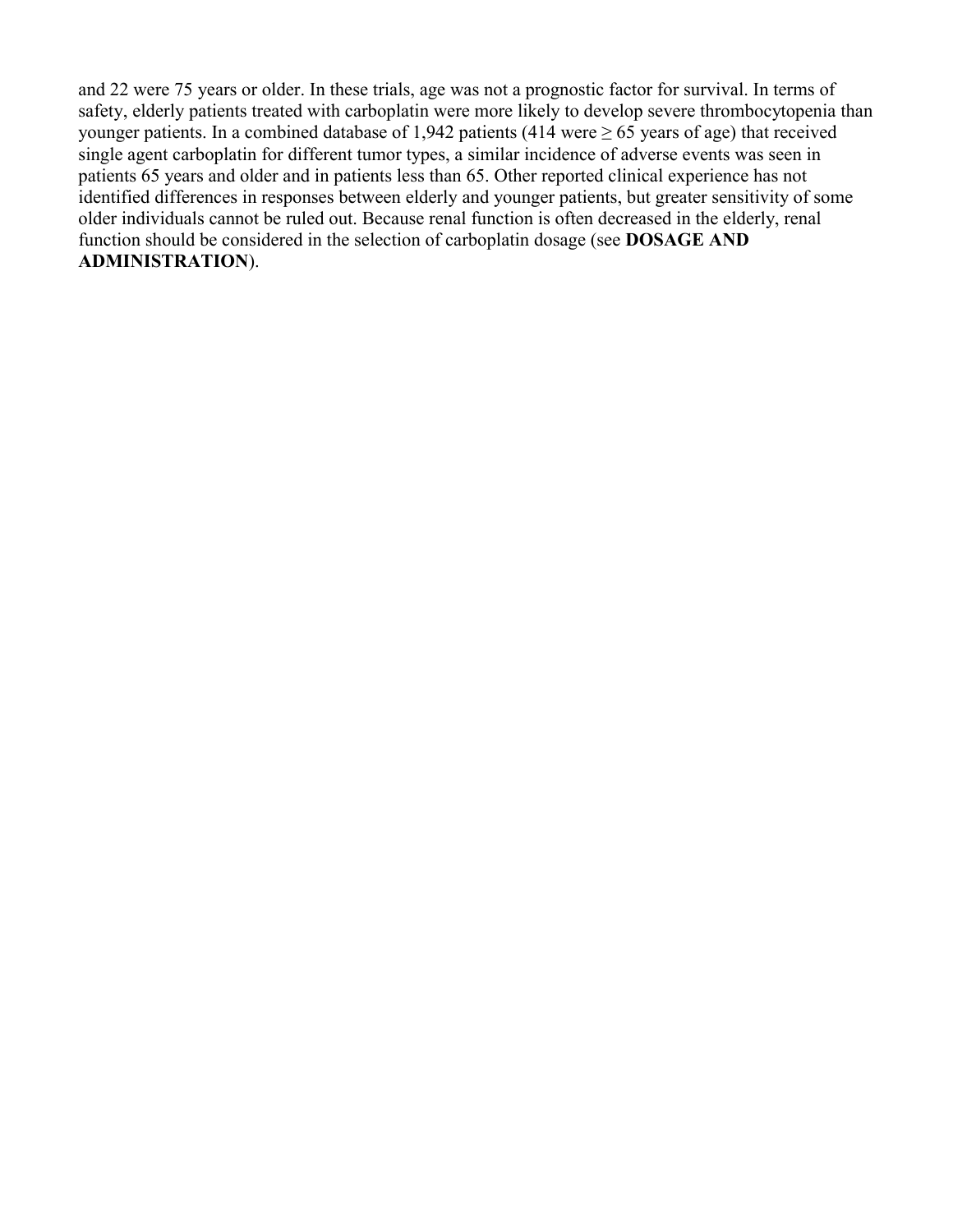## **ADVERSE REACTIONS**

For a comparison of toxicities when carboplatin or cisplatin was given in combination with cyclophosphamide, see **CLINICAL STUDIES: Use with Cyclophosphamide for Initial Treatment of Ovarian Cancer: Comparative Toxicity**.

| ADVERSE EXPERIENCES IN PATIENTS WITH OVARIAN CANCER |                                           |                               |                    |
|-----------------------------------------------------|-------------------------------------------|-------------------------------|--------------------|
|                                                     |                                           | <b>First Line Combination</b> | Second Line Single |
|                                                     |                                           | Therapy*                      | Agent Therapy**    |
|                                                     |                                           | Percent                       | Percent            |
| <b>Bone Marrow</b>                                  |                                           |                               |                    |
|                                                     | Thrombocytopenia <100,000/mm <sup>3</sup> | 66                            | 62                 |
|                                                     | $<$ 50,000/mm <sup>3</sup>                | 33                            | 35                 |
| Neutropenia                                         | $\leq$ 2,000 cells/mm <sup>3</sup>        | 96                            | 67                 |
|                                                     | $\leq 1,000$ cells/mm <sup>3</sup>        | 82                            | 21                 |
| Leukopenia                                          | $\leq$ 4,000 cells/mm <sup>3</sup>        | 97                            | 85                 |
|                                                     | $<$ 2,000 cells/mm <sup>3</sup>           | 71                            | 26                 |
| Anemia                                              | $<$ 11 g/dL                               | 90                            | 90                 |
|                                                     | $<8$ g/dL                                 | 14                            | 21                 |
| Infections                                          |                                           | 16                            | 5                  |
| Bleeding                                            |                                           | 8                             | 5                  |
| Transfusions                                        |                                           | 35                            | 44                 |
| Gastrointestinal                                    |                                           |                               |                    |
| Nausea and vomiting                                 |                                           | 93                            | 92                 |
| Vomiting                                            |                                           | 83                            | 81                 |
| Other GI side effects                               |                                           | 46                            | 21                 |
| Neurologic                                          |                                           |                               |                    |
| Peripheral neuropathies                             |                                           | 15                            | 6                  |
| Ototoxicity                                         |                                           | 12                            | $\mathbf 1$        |
| Other sensory side effects                          |                                           | 5                             | $\mathbf{1}$       |
| Central neurotoxicity                               |                                           | 26                            | 5                  |
| Renal                                               |                                           |                               |                    |
| Serum creatinine elevations                         |                                           | 6                             | 10                 |
| Blood urea elevations                               |                                           | 17                            | 22                 |
| Hepatic                                             |                                           |                               |                    |
| <b>Bilirubin</b> elevations                         |                                           | 5                             | 5                  |
| <b>SGOT</b> elevations                              |                                           | 20                            | 19                 |
| Alkaline phosphatase elevations                     |                                           | 29                            | 37                 |
| <b>Electrolytes loss</b>                            |                                           |                               |                    |
| Sodium                                              |                                           | 10                            | 47                 |
| Potassium                                           |                                           | 16                            | 28                 |
| Calcium                                             |                                           | 16                            | 31                 |
| Magnesium                                           |                                           | 61                            | 43                 |
| Other side effects                                  |                                           |                               |                    |
| Pain                                                |                                           | 44                            | 23                 |
| Asthenia                                            |                                           | 41                            | 11                 |
| Cardiovascular                                      |                                           | 19                            | 6                  |
| Respiratory                                         |                                           | 10                            | 6                  |
| Allergic                                            |                                           | 11                            |                    |
| Genitourinary                                       |                                           | 10                            | $\frac{2}{2}$      |
| Alopecia                                            |                                           | 49                            | $\overline{2}$     |
| Mucositis                                           |                                           | 8                             | $\mathbf{1}$       |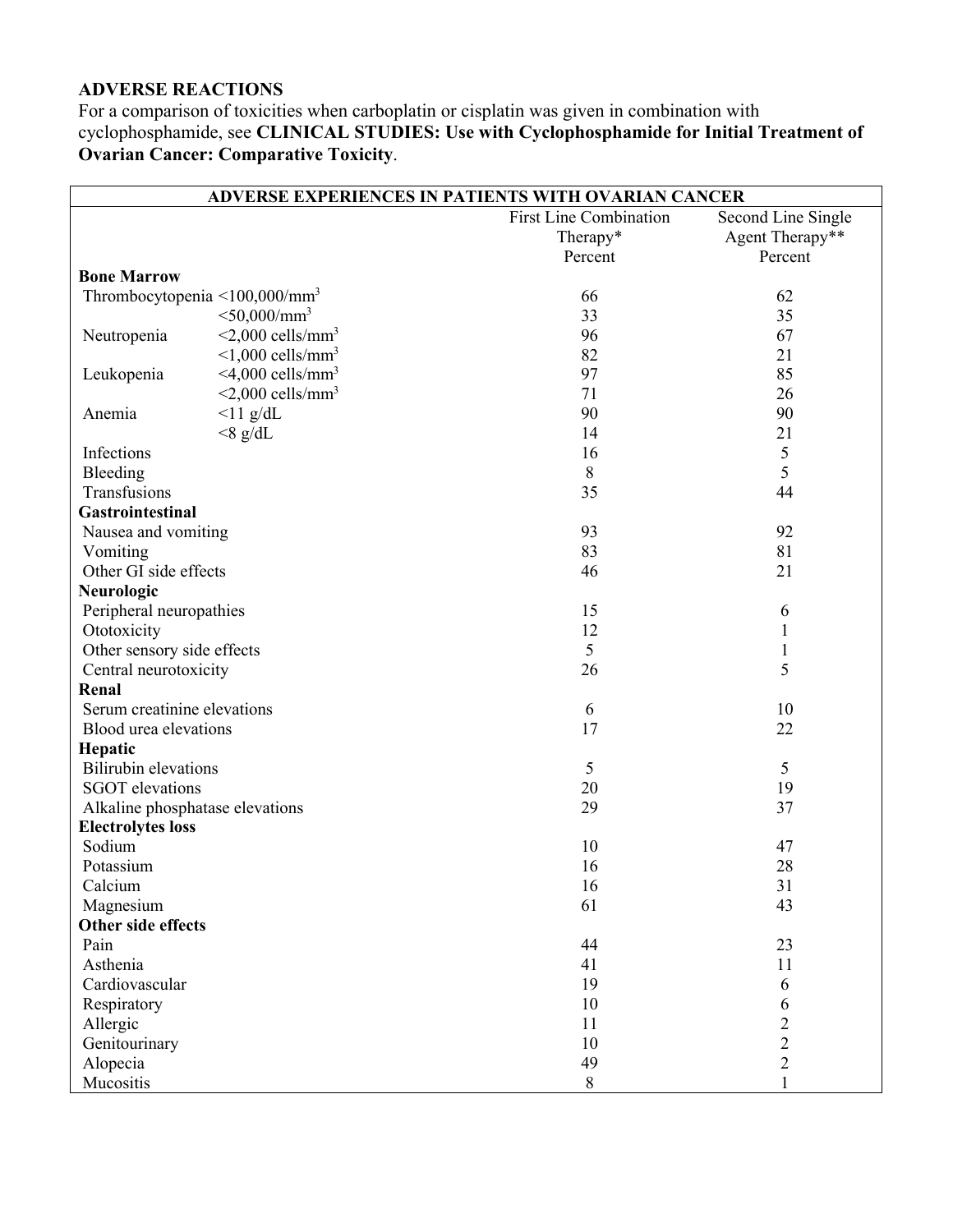**\* Use with Cyclophosphamide for Initial Treatment of Ovarian Cancer:** Data are based on the experience of 393 patients with ovarian cancer (regardless of baseline status) who received initial combination therapy with carboplatin and cyclophosphamide in two randomized controlled studies conducted by SWOG and NCIC (see **CLINICAL STUDIES**).

Combination with cyclophosphamide as well as duration of treatment may be responsible for the differences that can be noted in the adverse experience table.

**\*\* Single Agent Use for the Secondary Treatment of Ovarian Cancer:** Data are based on the experience of 553 patients with previously treated ovarian carcinoma (regardless of baseline status) who received single agent carboplatin.

In the narrative section that follows, the incidences of adverse events are based on data from 1,893 patients with various types of tumors who received carboplatin as single agent therapy.

#### **Hematologic Toxicity**

Bone marrow suppression is the dose-limiting toxicity of carboplatin. Thrombocytopenia with platelet counts below 50,000/mm<sup>3</sup> occurs in 25% of the patients (35% of pretreated ovarian cancer patients); neutropenia with granulocyte counts below  $1,000/\text{mm}^3$  occurs in 16% of the patients (21% of pretreated ovarian cancer patients); leukopenia with WBC counts below 2,000/mm<sup>3</sup> occurs in 15% of the patients (26% of pretreated ovarian cancer patients). The nadir usually occurs about day 21 in patients receiving single agent therapy. By day 28, 90% of patients have platelet counts above  $100,000/\text{mm}^3$ ; 74% have neutrophil counts above 2,000/mm<sup>3</sup>; 67% have leukocyte counts above 4,000/mm<sup>3</sup>.

Marrow suppression is usually more severe in patients with impaired kidney function. Patients with poor performance status have also experienced a higher incidence of severe leukopenia and thrombocytopenia.

The hematologic effects, although usually reversible, have resulted in infectious or hemorrhagic complications in 5% of the patients treated with carboplatin, with drug-related death occurring in less than 1% of the patients. Fever has also been reported in patients with neutropenia.

Anemia with hemoglobin less than 11 g/dL has been observed in 71% of the patients who started therapy with a baseline above that value. The incidence of anemia increases with increasing exposure to carboplatin. Transfusions have been administered to 26% of the patients treated with carboplatin (44% of previously treated ovarian cancer patients).

Bone marrow depression may be more severe when carboplatin is combined with other bone marrow suppressing drugs or with radiotherapy.

### **Gastrointestinal Toxicity**

Vomiting occurs in 65% of the patients (81% of previously treated ovarian cancer patients) and in about one-third of these patients it is severe. Carboplatin, as a single agent or in combination, is significantly less emetogenic than cisplatin; however, patients previously treated with emetogenic agents, especially cisplatin, appear to be more prone to vomiting. Nausea alone occurs in an additional 10% to 15% of patients. Both nausea and vomiting usually cease within 24 hours of treatment and are often responsive to antiemetic measures. Although no conclusive efficacy data exist with the following schedules, prolonged administration of carboplatin, either by continuous 24-hour infusion or by daily pulse doses given for five consecutive days, was associated with less severe vomiting than the single-dose intermittent schedule. Emesis was increased when carboplatin was used in combination with other emetogenic compounds. Other gastrointestinal effects observed frequently were pain, in 17% of the patients; diarrhea, in 6%; and constipation, also in 6%.

### **Neurologic Toxicity**

Peripheral neuropathies have been observed in 4% of the patients receiving carboplatin (6% of pretreated ovarian cancer patients) with mild paresthesias occurring most frequently. Carboplatin therapy produces significantly fewer and less severe neurologic side effects than does therapy with cisplatin. However, patients older than 65 years and/or previously treated with cisplatin appear to have an increased risk (10%) for peripheral neuropathies. In 70% of the patients with pre-existing cisplatin-induced peripheral neurotoxicity, there was no worsening of symptoms during therapy with carboplatin. Clinical ototoxicity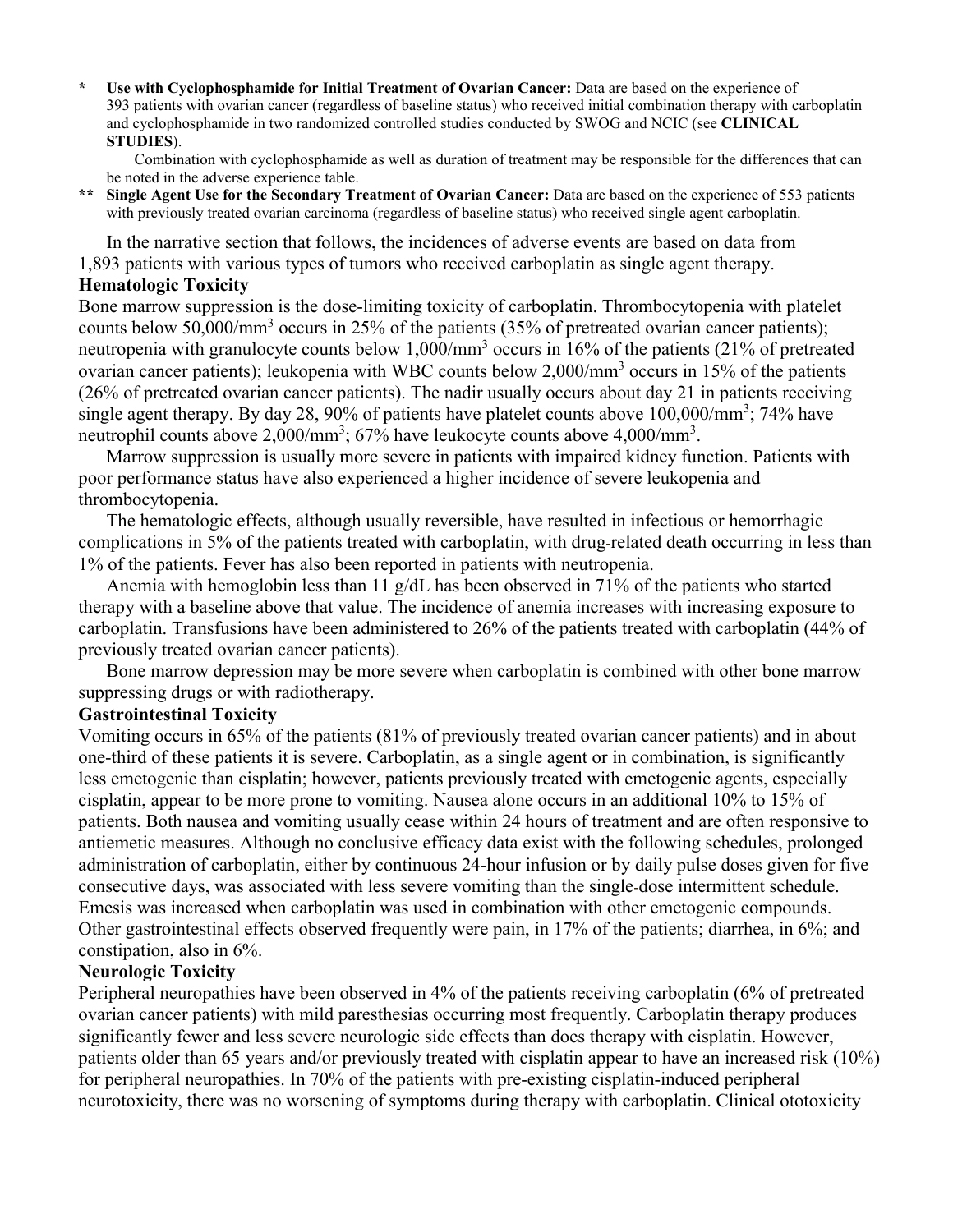and other sensory abnormalities such as visual disturbances and change in taste have been reported in only 1% of the patients. Central nervous system symptoms have been reported in 5% of the patients and appear to be most often related to the use of antiemetics.

Although the overall incidence of peripheral neurologic side effects induced by carboplatin is low, prolonged treatment, particularly in cisplatin pretreated patients, may result in cumulative neurotoxicity. **Nephrotoxicity**

Development of abnormal renal function test results is uncommon, despite the fact that carboplatin, unlike cisplatin, has usually been administered without high-volume fluid hydration and/or forced diuresis. The incidences of abnormal renal function tests reported are 6% for serum creatinine and 14% for blood urea nitrogen (10% and 22%, respectively, in pretreated ovarian cancer patients). Most of these reported abnormalities have been mild and about one-half of them were reversible.

Creatinine clearance has proven to be the most sensitive measure of kidney function in patients receiving carboplatin, and it appears to be the most useful test for correlating drug clearance and bone marrow suppression. Twenty-seven percent of the patients who had a baseline value of 60 mL/min or more demonstrated a reduction below this value during carboplatin therapy.

### **Hepatic Toxicity**

The incidences of abnormal liver function tests in patients with normal baseline values were reported as follows: total bilirubin, 5%; SGOT, 15%; and alkaline phosphatase, 24%; (5%, 19%, and 37%, respectively, in pretreated ovarian cancer patients). These abnormalities have generally been mild and reversible in about one-half of the cases, although the role of metastatic tumor in the liver may complicate the assessment in many patients. In a limited series of patients receiving very high dosages of carboplatin and autologous bone marrow transplantation, severe abnormalities of liver function tests were reported.

### **Electrolyte Changes**

The incidences of abnormally decreased serum electrolyte values reported were as follows: sodium, 29%; potassium, 20%; calcium, 22%; and magnesium, 29%; (47%, 28%, 31%, and 43%, respectively, in pretreated ovarian cancer patients). Electrolyte supplementation was not routinely administered concomitantly with carboplatin, and these electrolyte abnormalities were rarely associated with symptoms.

## **Allergic Reactions**

Hypersensitivity to carboplatin has been reported in 2% of the patients. These allergic reactions have been similar in nature and severity to those reported with other platinum-containing compounds, i.e., rash, urticaria, erythema, pruritus, and rarely bronchospasm and hypotension. Anaphylactic reactions have been reported as part of post-marketing surveillance (see **WARNINGS**). These reactions have been successfully managed with standard epinephrine, corticosteroid, and antihistamine therapy.

## **Injection Site Reactions**

Injection site reactions, including redness, swelling, and pain, have been reported during post-marketing surveillance. Necrosis associated with extravasation has also been reported.

## **Other Events**

Pain and asthenia were the most frequently reported miscellaneous adverse effects; their relationship to the tumor and to anemia was likely. Alopecia was reported (3%). Cardiovascular, respiratory, genitourinary, and mucosal side effects have occurred in 6% or less of the patients. Cardiovascular events (cardiac failure, embolism, cerebrovascular accidents) were fatal in less than 1% of the patients and did not appear to be related to chemotherapy. Cancer-associated hemolytic uremic syndrome has been reported rarely.

Malaise, anorexia, hypertension, dehydration, and stomatitis have been reported as part of post- marketing surveillance.

## **OVERDOSAGE**

There is no known antidote for Carboplatin Injection overdosage. The anticipated complications of overdosage would be secondary to bone marrow suppression and/or hepatic toxicity.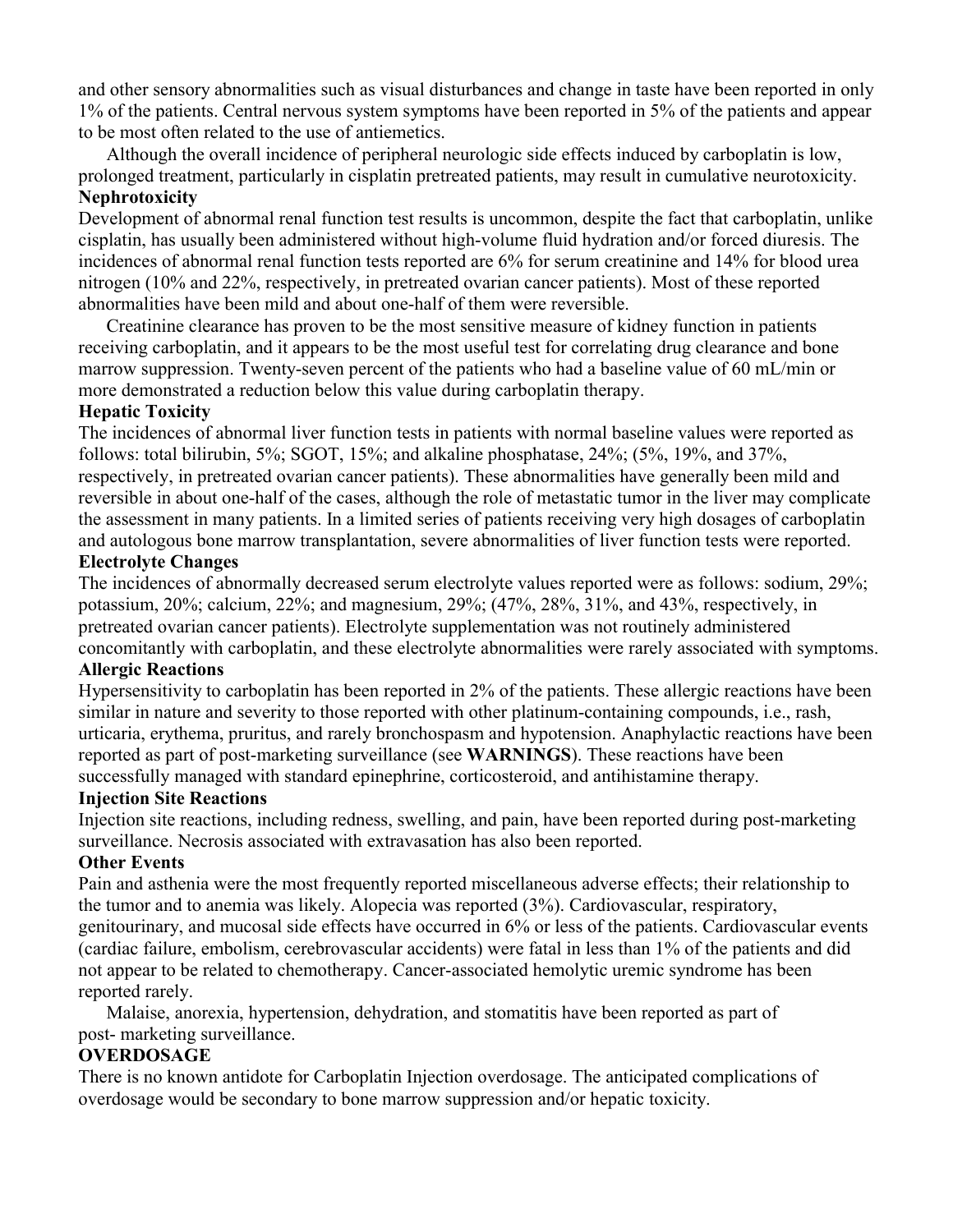## **DOSAGE AND ADMINISTRATION**

**NOTE: Aluminum reacts with carboplatin causing precipitate formation and loss of potency, therefore, needles or intravenous sets containing aluminum parts that may come in contact with the drug must not be used for the preparation or administration of Carboplatin Injection.**

## **Single Agent Therapy**

Carboplatin Injection, as a single agent, has been shown to be effective in patients with recurrent ovarian carcinoma at a dosage of 360 mg/m<sup>2</sup> IV on day 1 every 4 weeks (alternatively see **Formula Dosing**). In general, however, single intermittent courses of Carboplatin Injection should not be repeated until the neutrophil count is at least 2,000 and the platelet count is at least 100,000.

## **Combination Therapy with Cyclophosphamide**

In the chemotherapy of advanced ovarian cancer, an effective combination for previously untreated patients consists of:

Carboplatin Injection - 300 mg/m<sup>2</sup> IV on day 1 every four weeks for six cycles (alternatively see **Formula Dosing**).

Cyclophosphamide -  $600 \text{ mg/m}^2$  IV on day 1 every four weeks for six cycles. For directions regarding the use and administration of cyclophosphamide please refer to its package insert. (see **CLINICAL STUDIES.**)

Intermittent courses of Carboplatin Injection in combination with cyclophosphamide should not be repeated until the neutrophil count is at least 2,000 and the platelet count is at least 100,000.

### **Dose Adjustment Recommendations**

Pretreatment platelet count and performance status are important prognostic factors for severity of myelosuppression in previously treated patients.

The suggested dose adjustments for single agent or combination therapy shown in the table below are modified from controlled trials in previously treated and untreated patients with ovarian carcinoma. Blood counts were done weekly, and the recommendations are based on the lowest post-treatment platelet or neutrophil value.

| <b>Platelets</b> | <b>Neutrophils</b> | <b>Adjusted Dose* (From Prior Course)</b> |
|------------------|--------------------|-------------------------------------------|
| >100,000         | >2,000             | 125%                                      |
| 50-100,000       | 500-2,000          | No Adjustment                             |
| $< \! 50,\!000$  | 5500               | 75%                                       |

Percentages apply to Carboplatin Injection as a single agent or to both Carboplatin Injection and cyclophosphamide in combination. In the controlled studies, dosages were also adjusted at a lower level (50% to 60%) for severe myelosuppression. Escalations above 125% were not recommended for these studies.

Carboplatin Injection is usually administered by an infusion lasting 15 minutes or longer. No pre- or post-treatment hydration or forced diuresis is required.

### **Patients with Impaired Kidney Function**

Patients with creatinine clearance values below 60 mL/min are at increased risk of severe bone marrow suppression. In renally-impaired patients who received single agent Carboplatin Injection therapy, the incidence of severe leukopenia, neutropenia, or thrombocytopenia has been about 25% when the dosage modifications in the table below have been used.

| <b>Baseline Creatinine Clearance</b> | <b>Recommended Dose on Day 1</b> |
|--------------------------------------|----------------------------------|
| $41 - 59$ mL/min                     | $250 \text{ mg/m}^2$             |
| $16 - 40$ mL/min                     | $200 \text{ mg/m}^2$             |

The data available for patients with severely impaired kidney function (creatinine clearance below 15 mL/min) are too limited to permit a recommendation for treatment.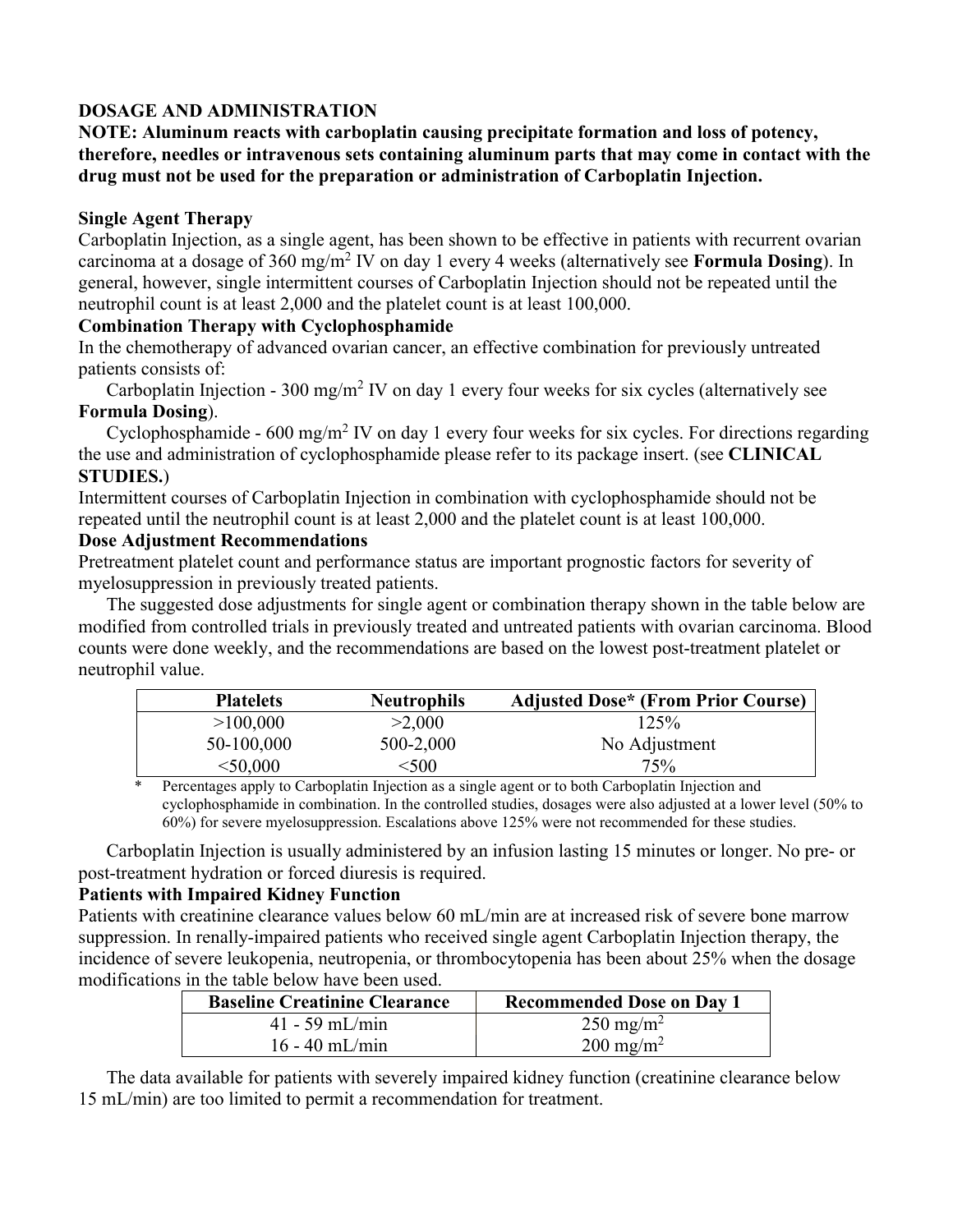These dosing recommendations apply to the initial course of treatment. Subsequent dosages should be adjusted according to the patient's tolerance based on the degree of bone marrow suppression.

## **Formula Dosing**

Another approach for determining the initial dose of Carboplatin Injection is the use of mathematical formulae, which are based on a patient's pre-existing renal function or renal function and desired platelet nadir. Renal excretion is the major route of elimination for carboplatin. (see **CLINICAL**

**PHARMACOLOGY.**) The use of dosing formulae, as compared to empirical dose calculation based on body surface area, allows compensation for patient variations in pretreatment renal function that might otherwise result in either underdosing (in patients with above average renal function) or overdosing (in patients with impaired renal function).

A simple formula for calculating dosage, based upon a patient's glomerular filtration rate (GFR in mL/min) and Carboplatin Injection target area under the concentration versus time curve (AUC in mg/mL•min), has been proposed by Calvert. In these studies, GFR was measured by  ${}^{51}$ Cr-EDTA clearance.

## **CALVERT FORMULA FOR CARBOPLATIN DOSING**

Total Dose (mg) = (target AUC) x (GFR + 25)

## **Note: With the Calvert formula, the total dose of Carboplatin Injection is calculated in mg, not mg/m<sup>2</sup> .**

The target AUC of 4 mg/mL•min to 6 mg/mL•min using single agent Carboplatin Injection appears to provide the most appropriate dose range in previously treated patients. This study also showed a trend between the AUC of single agent Carboplatin Injection administered to previously treated patients and the likelihood of developing toxicity.

| % Actual Toxicity in Previously Treated Patients |                  |                  |
|--------------------------------------------------|------------------|------------------|
|                                                  | Gr $3$ or Gr $4$ | Gr $3$ or Gr $4$ |
| $AUC$ (mg/mL $\cdot$ min)                        | Thrombocytopenia | Leukopenia       |
| $4$ to 5                                         | 16%              | 13%              |
| 6 to 7                                           | 33%              | 34%              |

## **Geriatric Dosing**

Because renal function is often decreased in elderly patients, formula dosing of Carboplatin Injection based on estimates of GFR should be used in elderly patients to provide predictable plasma Carboplatin Injection AUCs and thereby minimize the risk of toxicity.

## **PREPARATION OF INTRAVENOUS SOLUTIONS**

Carboplatin Injection 10 mg/mL is supplied as a Ready To Use (RTU) sterile solution in 5 mL, 15 mL, 45 mL or 60 mL vials. Total content of carboplatin per vial is described in following table:

| <b>Vial Strength</b> | <b>Diluent Volume</b> |
|----------------------|-----------------------|
| $50 \text{ mg}$      | $5 \text{ mL}$        |
| $150 \text{ mg}$     | $15 \text{ mL}$       |
| $450 \text{ mg}$     | $45 \text{ mL}$       |
| $600$ mg             | $60$ mL               |

Carboplatin Injection aqueous solution can be further diluted to concentrations as low as 0.5 mg/mL with 5% Dextrose in Water ( $D_5W$ ) or 0.9% Sodium Chloride Injection, USP.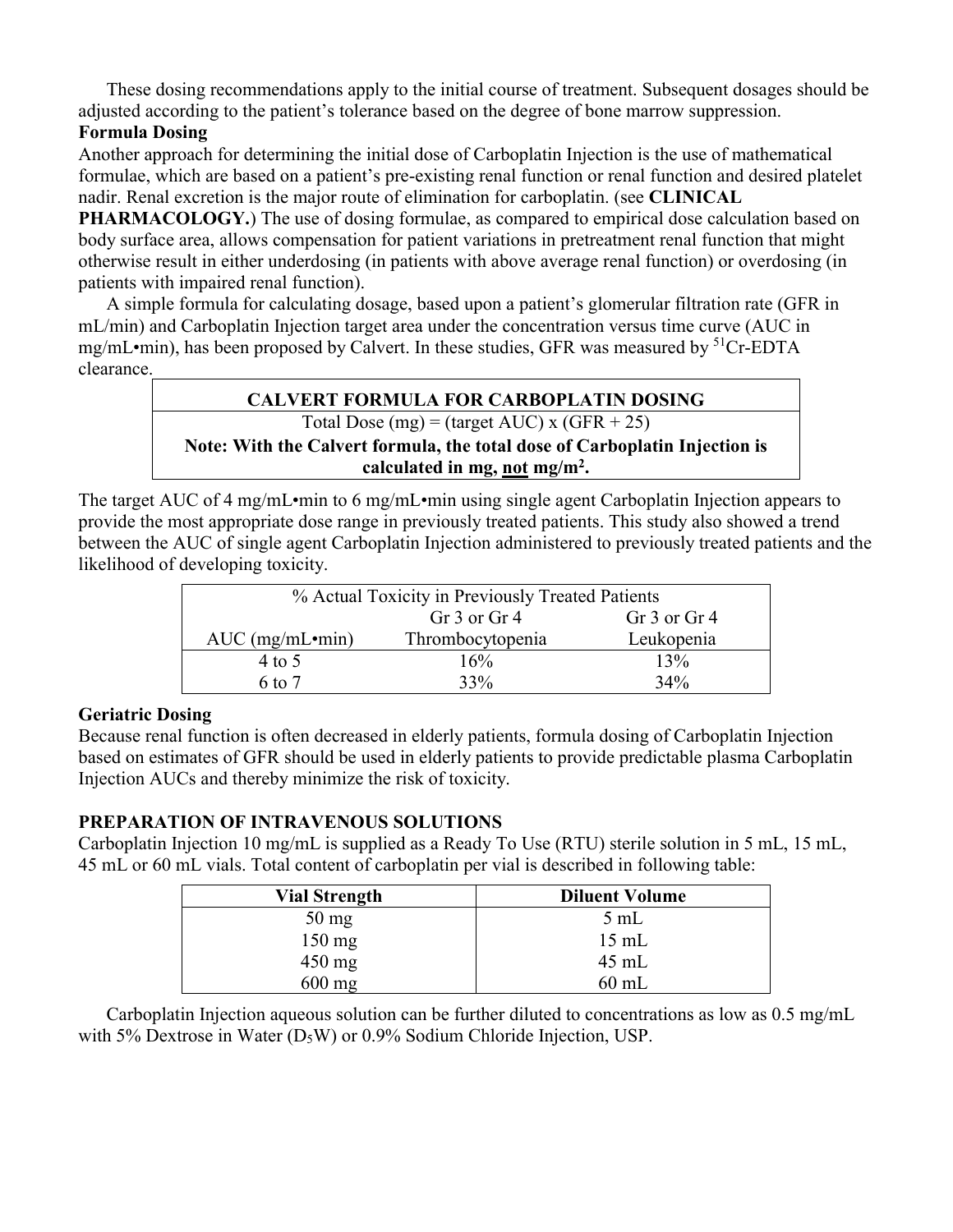When prepared as directed, Carboplatin Injection aqueous solutions are stable for 8 hours at room temperature (25°C). Since no antibacterial preservative is contained in the formulation, it is recommended that Carboplatin Injection aqueous solutions be discarded 8 hours after dilution.

## **HOW SUPPLIED**

Carboplatin Injection 10 mg/mL sterile solution is available in the following presentations:

| <b>Unit of Sale</b>                           | Concentration                  |
|-----------------------------------------------|--------------------------------|
| NDC 61703-339-18                              | $50 \text{ mg}/5 \text{ mL}$   |
| Carton containing 1 multiple-dose vial (Blue) | $(10 \text{ mg/mL})$           |
| flip-off seals)                               |                                |
| NDC 61703-339-22                              | $150 \text{ mg}/15 \text{ mL}$ |
| Carton containing 1 multiple-dose vial (Blue) | $(10 \text{ mg/mL})$           |
| flip-off seals)                               |                                |
| NDC 61703-339-50                              | $450 \text{ mg}/45 \text{ mL}$ |
| Carton containing 1 multiple-dose vial (Blue) | $(10 \text{ mg/mL})$           |
| flip-off seals)                               |                                |
| NDC 61703-339-56                              | $600 \text{ mg}/60 \text{ mL}$ |
| Carton containing 1 multiple-dose vial (Blue  | $(10 \text{ mg/mL})$           |
| flip-off seals)                               |                                |

## **STORAGE**

Unopened vials of Carboplatin Injection are stable to the date indicated on the package when stored at 25°C (77°F); excursions permitted from 15°-30°C (59°-86°F) [see USP Controlled Room Temperature]. Protect from light.

Carboplatin Injection multiple-dose vials maintain microbial, chemical, and physical stability for up to 14 days at 25°C following multiple needle entries.

Parenteral drug products should be inspected visually for particulate matter and discoloration prior to administration. Solutions for infusion should be discarded 8 hours after preparation.

## **HANDLING AND DISPOSAL**

Caution should be exercised in handling and preparing Carboplatin Injection. Several guidelines on this subject have been published.<sup>1-4</sup>

To minimize the risk of dermal exposure, always wear impervious gloves when handling vials containing Carboplatin Injection. If Carboplatin Injection contacts the skin, immediately wash the skin thoroughly with soap and water. If Carboplatin Injection contacts mucous membranes, the membranes should be flushed immediately and thoroughly with water. More information is available in the references listed below.

## **REFERENCES**

- 1. NIOSH Alert: Preventing occupational exposures to antineoplastic and other hazardous drugs in healthcare settings. 2004. U.S. Department of Health and Human Services, Public Health Service, Centers for Disease Control and Prevention, National Institute for Occupational Safety and Health, DHHS (NIOSH) Publication No. 2004- 165.
- 2. OSHA Technical Manual, TED 1-0.15A, Section VI: Chapter 2. Controlling occupational exposure to hazardous drugs. OSHA, 1999. [http://www.osha.gov/dts/osta/otm/otm\\_vi/otm\\_vi\\_2.html](http://www.osha.gov/dts/osta/otm/otm_vi/otm_vi_2.html)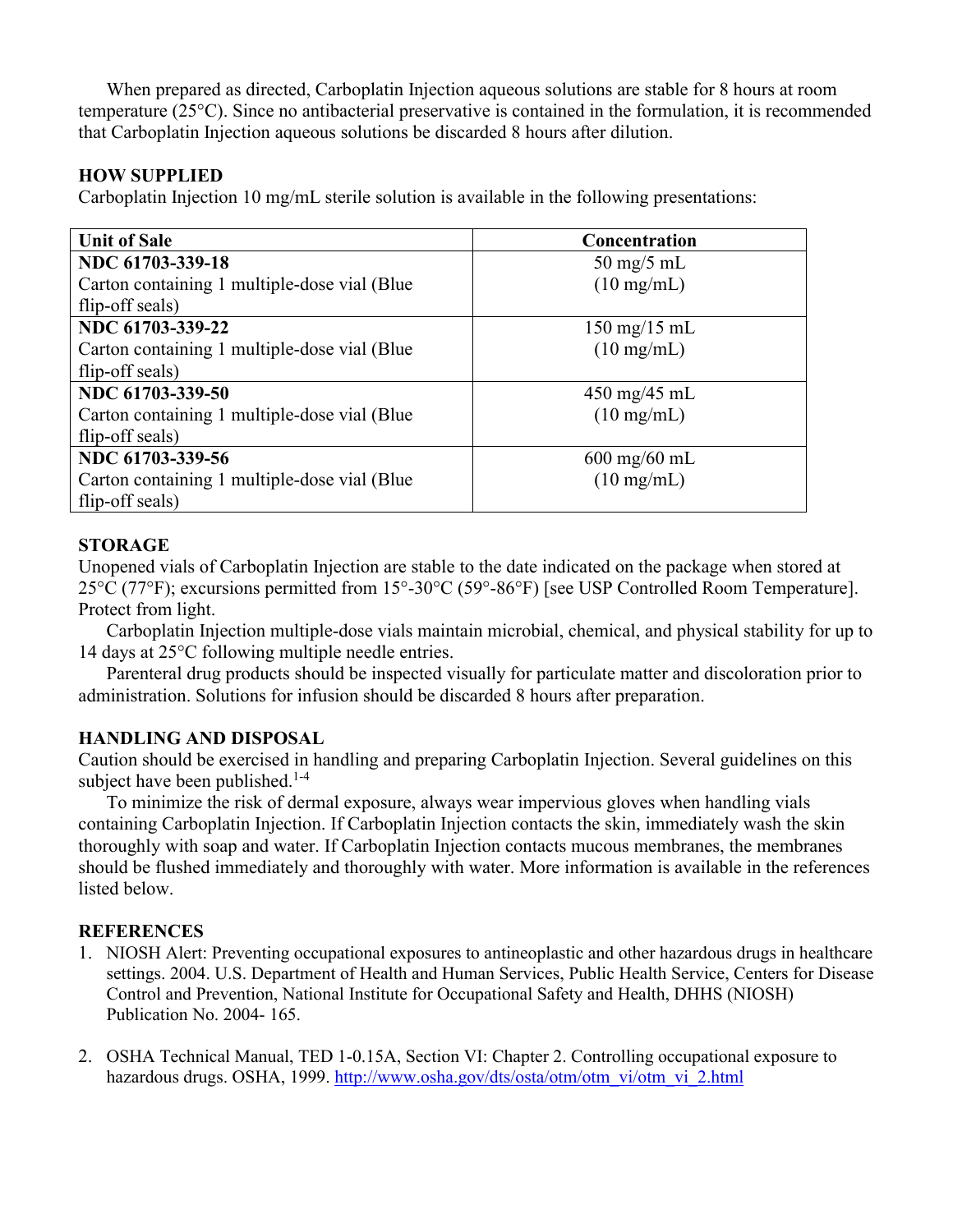- 3. American Society of Health-System Pharmacists. ASHP guidelines on handling hazardous drugs. *Am J Health-Syst Pharm*. 2006;63:1172-1193.
- 4. Polovich M, White JM, Kelleher LO, eds. 2005. Chemotherapy and biotherapy guidelines and recommendations for practice. 2nd ed. Pittsburgh, PA: Oncology Nursing Society.

Distributed by Hospira, Inc. Lake Forest, IL 60045

LAB-1014-4.0

Revised: 8/2021

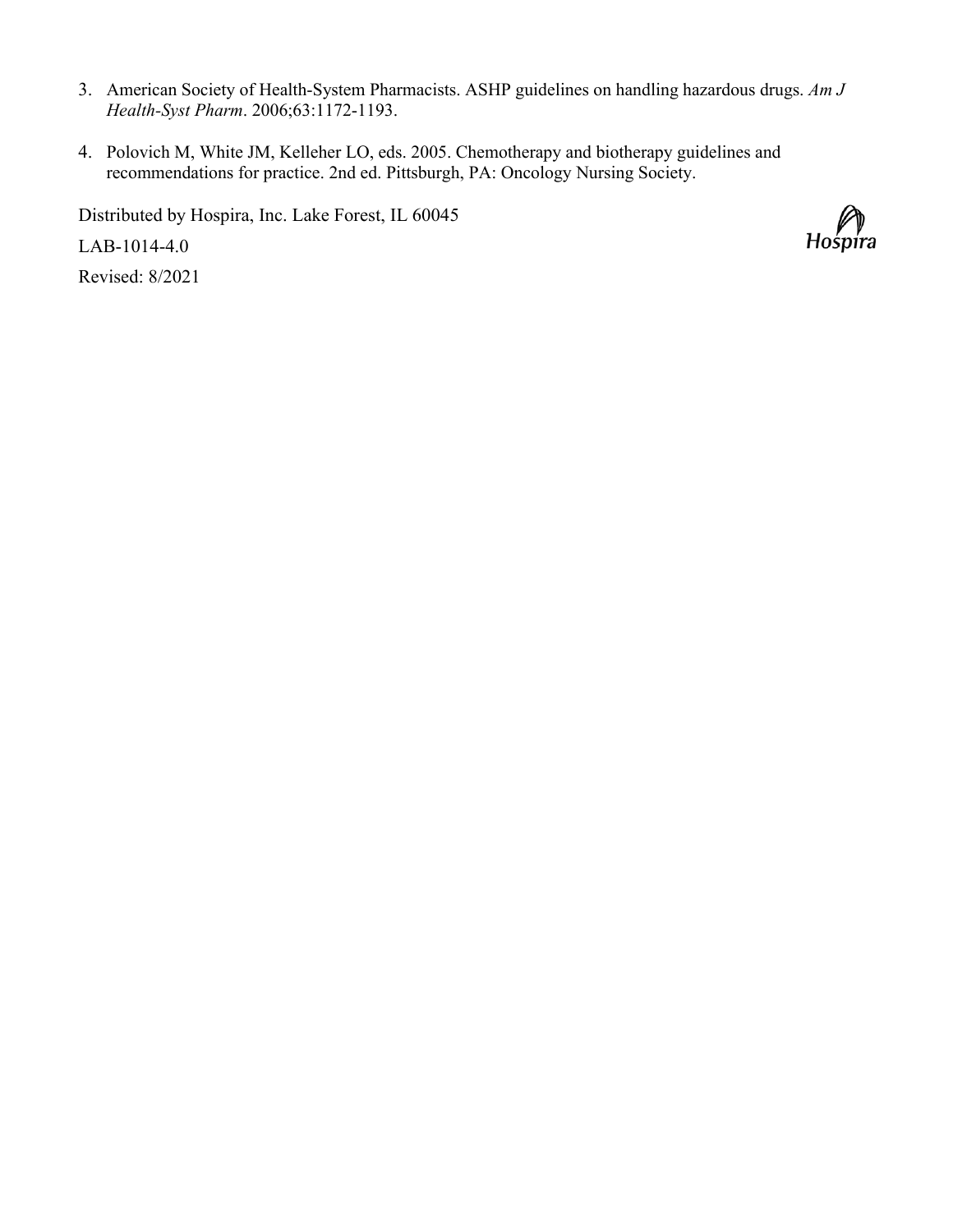## **PATIENT INFORMATION** R<sub>x</sub> only

### **Read this entire leaflet carefully. Keep it for future reference.**

### **Carboplatin Injection**

This information will help you learn more about Carboplatin Injection. It cannot, however, cover all the possible warnings or side effects relating to Carboplatin Injection, and it does not list all of the benefits and risks of Carboplatin Injection. Your doctor should always be your first choice for detailed information about your medical condition and your treatment. Be sure to ask your doctor about any questions you may have.

### **What is cancer?**

Under normal conditions, the cells in your body divide and grow in an orderly, controlled fashion. Cell division and growth are necessary for the human body to perform its functions and to repair itself. Cancer cells are different from normal cells because they are not able to control their own growth. The reasons for this abnormal growth are not yet fully understood.

A tumor is a mass of unhealthy cells that are dividing and growing fast and in an uncontrolled way. When a tumor invades surrounding healthy body tissue it is known as a malignant tumor. A malignant tumor can spread (metastasize) from its original location to other parts of the body.

### **What is Carboplatin Injection?**

Carboplatin Injection is a medicine that is used to treat cancer of the ovaries. It acts by interfering with the division of rapidly multiplying cells, particularly cancer cells.

### **Who should not take Carboplatin Injection?**

Treatment with Carboplatin Injection is not recommended if you:

- are allergic to Carboplatin Injection or other platinum-containing products;
- have a weakened blood-forming system (bone marrow depression) or significant bleeding;
- are pregnant, intend to become pregnant, or are breast-feeding a baby.

## **How is Carboplatin Injection used?**

Only a professional experienced in the use of cancer drugs should give you this medication. Carboplatin Injection is given by dripping the medicine slowly and directly into a vein (intravenous infusion) for 15 minutes or longer. Your doctor will determine the dose of Carboplatin Injection for you based on your weight, height, and kidney function. Carboplatin Injection may be given alone or with other drugs. Treatment is usually repeated every four weeks for a number of cycles.

Before and after Carboplatin Injection treatment, your doctor may give you medication to lessen the nausea and vomiting associated with this cancer treatment.

What should you tell your doctor before starting treatment with Carboplatin Injection?

Discuss the benefits and risks of Carboplatin Injection with your doctor before beginning treatment.

Be sure to inform your doctor:

- If you are allergic to Carboplatin Injection or other platinum containing products;
- If you are or intend to become pregnant, since Carboplatin Injection may harm the developing fetus. It is important to use effective birth control while you are being treated with Carboplatin Injection;
- If you are breast-feeding, since nursing infants may be exposed to Carboplatin Injection in this way;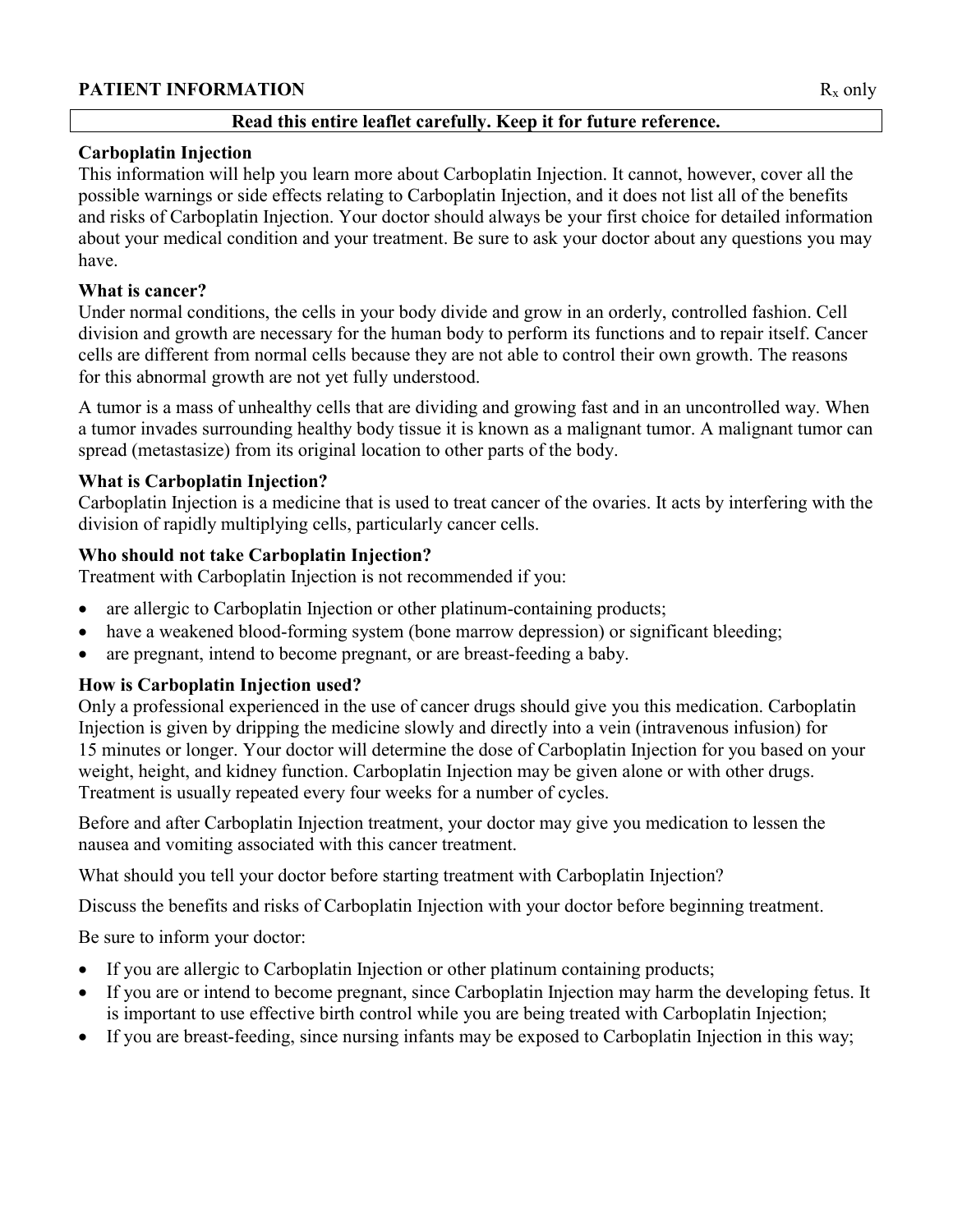- If you are taking other medicines, including all prescription and non prescription (over-the-counter) drugs, since Carboplatin Injection may affect the action of other medicines;
- If you have any other medical problems, especially chicken pox (including recent exposure to adults or children with chicken pox), shingles, hearing problems, infection, or kidney disease, since treatment with Carboplatin Injection increases the risk and severity of these conditions.

## **What should I avoid while taking Carboplatin Injection?**

If you are pregnant or think you might be pregnant, or if you are breast feeding, let your doctor know right away. Carboplatin Injection may harm your developing fetus or breast-feeding baby. If you are a woman of childbearing age, you should use birth control to avoid getting pregnant while you are taking Carboplatin Injection.

You should avoid contact with adults and children who have infections, and tell your doctor right away if you show signs of infection such as cough, fever, and/or chills.

Also, while you are being treated with Carboplatin Injection or after you stop treatment, first check with your doctor **before** getting any immunizations (vaccinations). Avoid contact with adults or children who have received oral polio vaccine since they can pass the polio virus to you.

## **What are the possible side effects of Carboplatin Injection?**

Carboplatin Injection may cause unwanted effects, particularly because Carboplatin Injection interferes with the growth of normal cells as well as cancer cells. For example, the occurrence of another cancer (secondary malignancy) has been reported in patients receiving cancer chemotherapy with multiple drugs. It is not always possible to tell whether such effects are caused by Carboplatin Injection, another drug you may be taking, or your illness. Because some of these effects may be serious, you will need close medical supervision during treatment with Carboplatin Injection.

*The most serious side effects of Carboplatin Injection are:*

- **bleeding and reduced blood cells, including reduced red blood cells (anemia) and platelets (needed for proper blood clotting)**, which may be severe enough to require blood transfusion. You should tell your doctor right away if you notice any unusual bruising or bleeding, including black tarry stools or blood in the urine.
- **infection** Carboplatin Injection can temporarily lower the number of white blood cells in your blood, increasing the risk of infection;
- **life-threatening allergic reaction** during and after treatment the doctor or nurse will observe you carefully for signs of allergic reaction;
- **kidney and liver problems;**
- **loss of hearing or ringing in the ears;**

## **Contact your doctor right away if you experience any of these effects, or notice effects that worry you or are troublesome.**

*Of the less serious side effects* associated with Carboplatin Injection treatment, the most common are nausea, vomiting, diarrhea, loss of appetite, hair loss and numbness, tingling, burning, or pain in the hands or feet.

This medicine was prescribed for your particular condition. It must be given under close medical supervision by a doctor trained in the use of drugs for the treatment of cancer. This summary does not include everything there is to know about Carboplatin Injection. Medicines are sometimes prescribed for purposes other than those listed in patient leaflets. If you have questions or concerns, or want more information about Carboplatin Injection, your physician and pharmacist have the complete prescribing